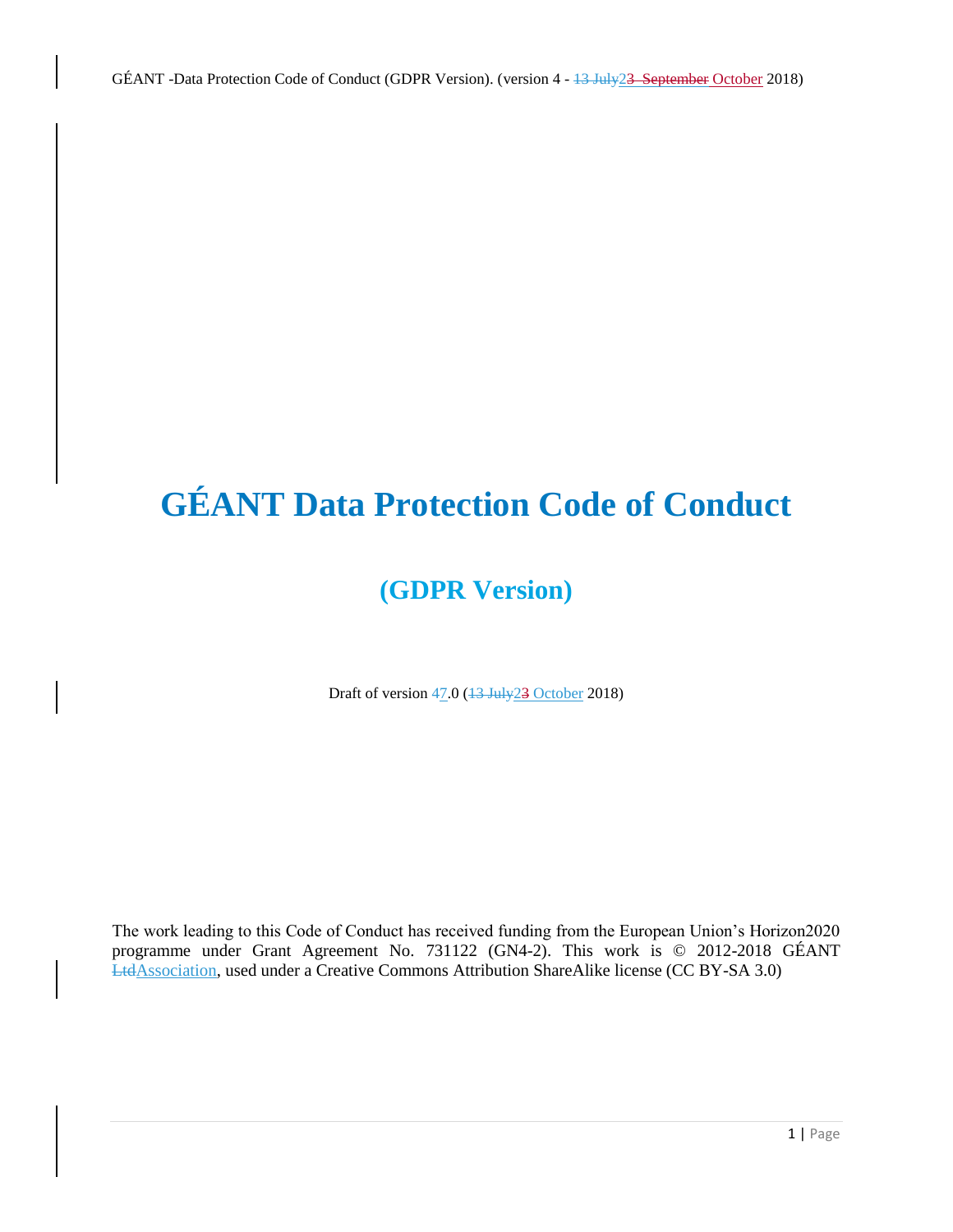<span id="page-1-0"></span>

| <b>TABLE OF CONTENTS</b>                                            |                  |
|---------------------------------------------------------------------|------------------|
| Table of contents                                                   | 2                |
| Purpose of this Code of Conduct                                     | 54               |
| Who can adhere this Code of Conduct?                                | 54               |
| Territorial scope                                                   | 64               |
| <b>Functional Scope</b>                                             | 65               |
| Roles of the parties involved                                       | $\underline{65}$ |
| Principles of the Processing of Attributes                          | $\frac{76}{5}$   |
| a. Legal compliance                                                 | $\frac{76}{5}$   |
| b. Purpose limitation                                               | 87               |
| c. Deviating purposes                                               | <u>109</u>       |
| d. Data minimisation                                                | <u>109</u>       |
| e. Information duty towards End User                                | 1140             |
| f. Information duty towards Home Organisation                       | $13 + 1$         |
| g. Data retention                                                   | $13 + 2$         |
| h. Security measures                                                | 1443             |
| i. Security breaches                                                | $15 + 3$         |
| j. Transfer of personal data to third parties                       | $15 + 4$         |
| k. Transfer of personal data to third countries                     | 1615             |
| l. End User's consent                                               | 1746             |
| m. Liability                                                        | 1846             |
| n. Governing law and jurisdiction                                   | 1847             |
| o. Eligibility                                                      | 1917             |
| p. Termination of the Code of Conduct                               | 1948             |
| q. Survival of the code of conduct                                  | 2018             |
| r. Precedence                                                       | 2018             |
| <b>Attribute Providers</b>                                          | 2019             |
| Appendix 1: Information duty towards End Users                      |                  |
| I. How a Service Provider Organisation can develop a Privacy Notice |                  |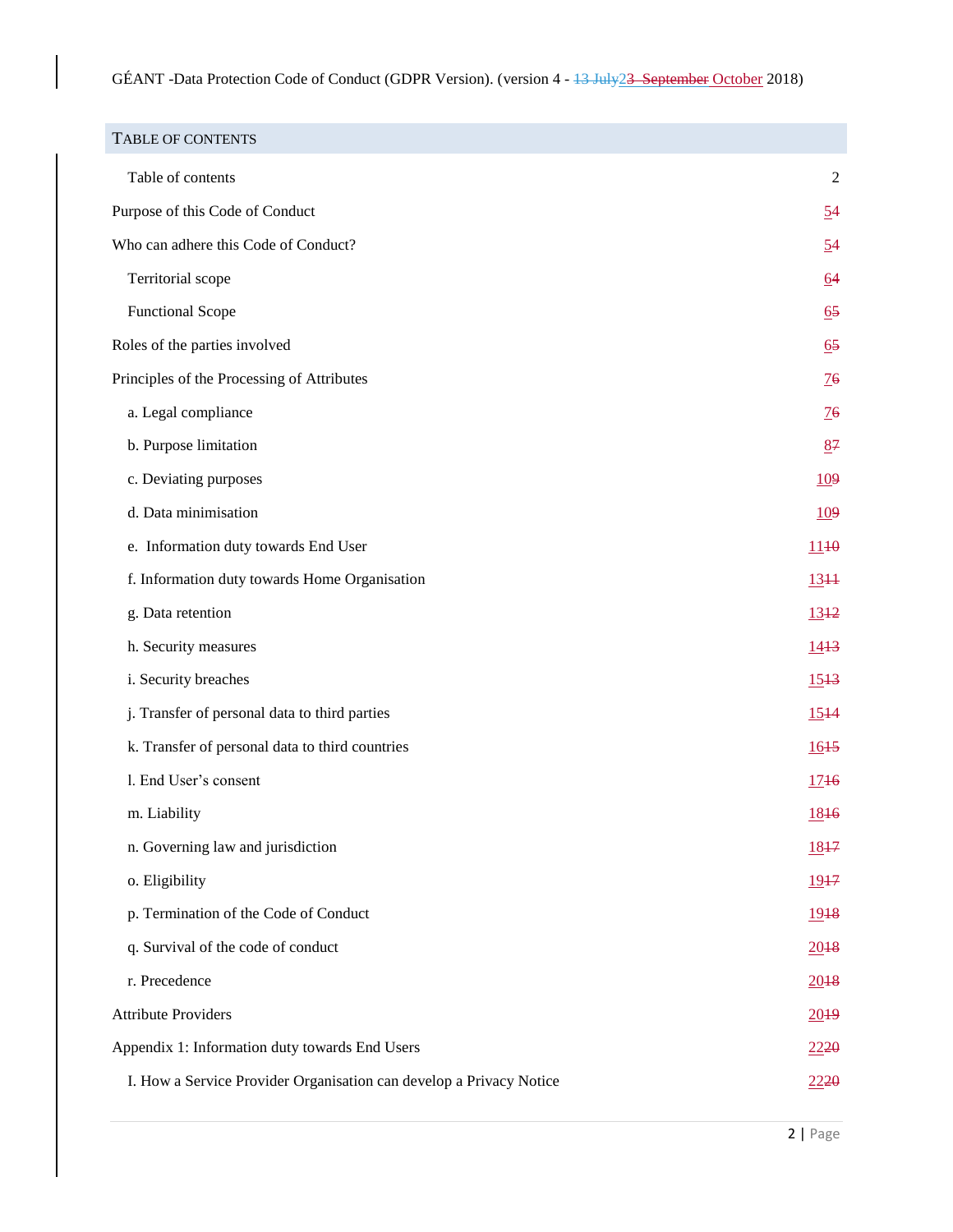| Privacy Notice Template                                                                                      | 2220 |
|--------------------------------------------------------------------------------------------------------------|------|
| Appendix 2: Information Security, technical and organisational guidelines for Service Provider Organisations | 2624 |
| <b>Normative Assertions</b>                                                                                  | 2624 |
| 1 Operational Security [OS]                                                                                  | 2624 |
| 2 Incident Response [IR]                                                                                     | 2725 |
| 3 Traceability [TR]                                                                                          | 2725 |
| 4 Participant Responsibilities [PR]                                                                          | 2725 |
| References                                                                                                   | 2825 |
| Appendix 3: Handling non-compliance of Service Provider Organisations                                        |      |
| Introduction                                                                                                 |      |
| Examples of SP non-compliance                                                                                |      |
| monitoring body of the code of conduct                                                                       | 3028 |
| Appendix 4: Glossary of Terms                                                                                | 3230 |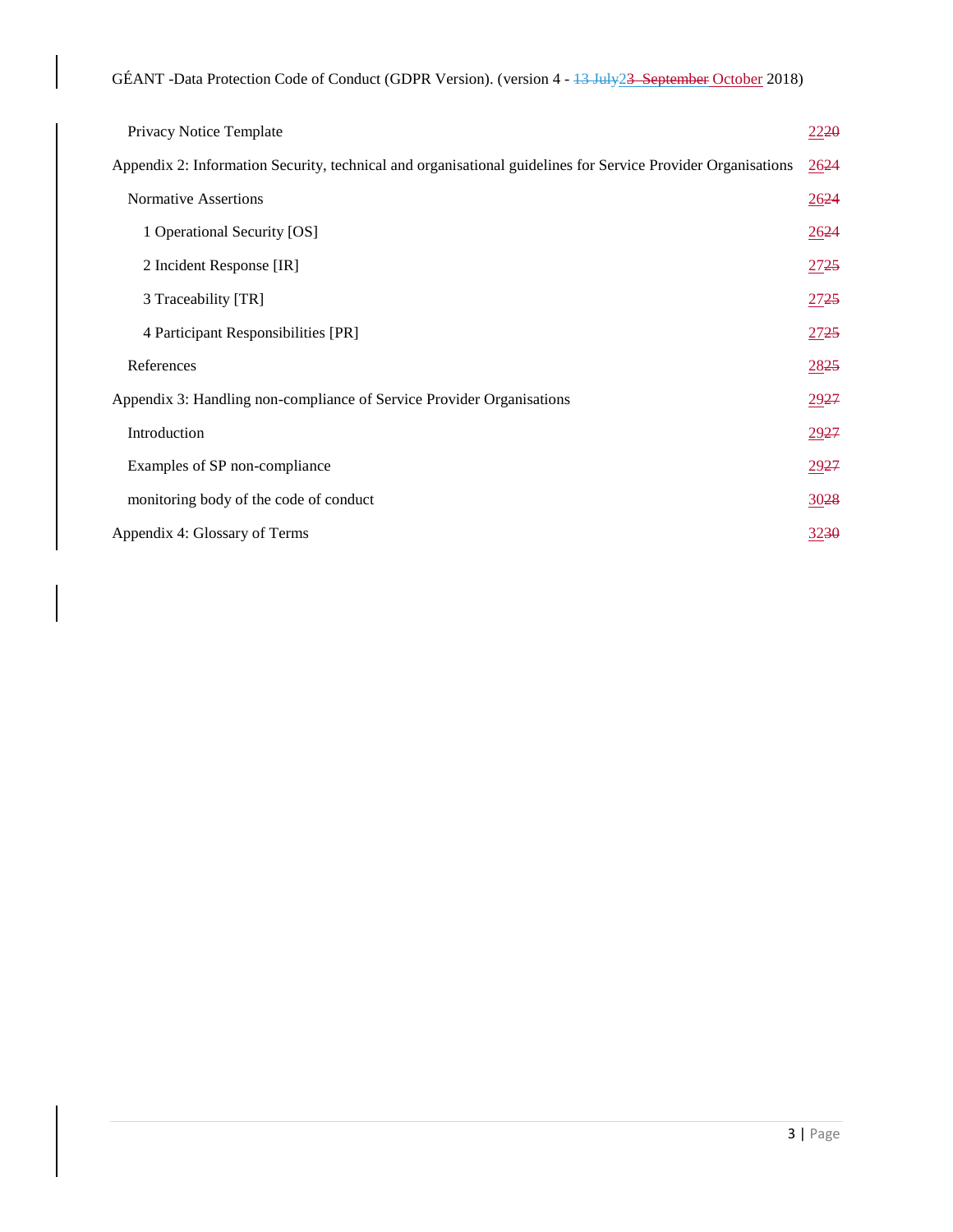# **DISCLAIMER**

The principles laid down in this Code of conduct shall be considered as legally binding provided that this Code of Conduct is approved by competent supervisory authority in accordance with the procedure described in Article 40 of General Data Protection Regulation.

Before being approved, this Code of Conduct shall be interpreted as non-legally binding guidance and shall not be considered as providing appropriate safeguards within the meaning of the General Data Protection Regulation.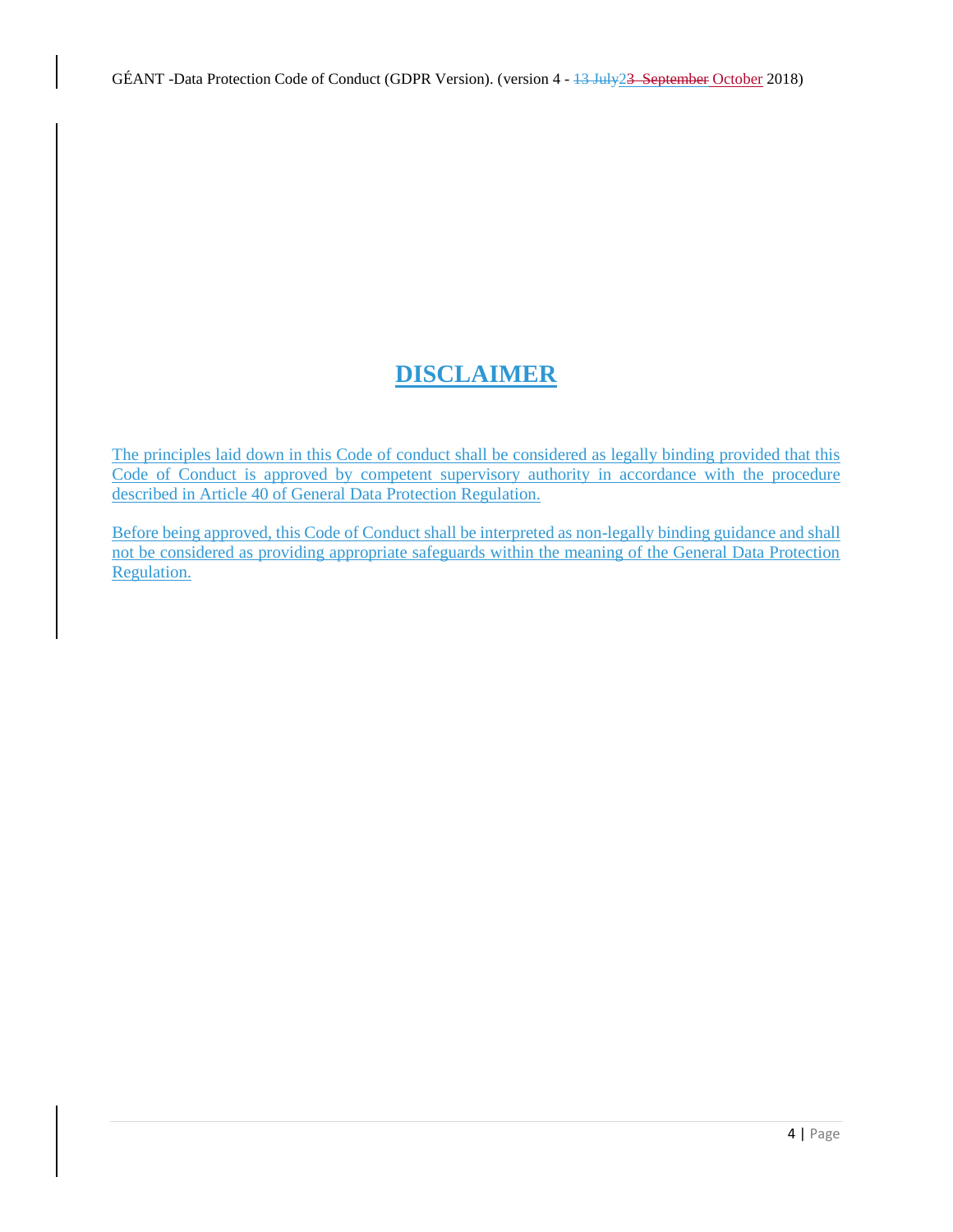### <span id="page-4-0"></span>**PURPOSE OF THIS CODE OF CONDUCT**

This Code of Conduct relates to the processing of personal data for online access management purposes in the research and education sector and is ruled by the Regulation (EU) 2016/679 of the European Parliament and of the Council of 27 April 2016 on the protection of natural persons with regard to the processing of personal data and on the free movement of such data, and repealing Directive 95/46/EC (General Data Protection Regulation).<sup>1</sup> General Data Protection Regulation<sup>2</sup>.<sup>3</sup>

This Code takes into account the specific characteristics of the processing carried out in the research and education sector and describes the obligations of controllers and processors, taking into account the risk likely to result from the processing for the rights and freedoms of natural persons. When drafting the Code, relevant stakeholders, including data subjects, were consulted. The text of the Code takes into account the valuable submissions received and views expressed in response to the consultations.

Notwithstanding the provisions as set forth in an agreement between the **Home Organisation** and the **Service Provider Organisation**, which in all cases takes precedence, this Code of Conduct sets the rules that Service Provider Organisations can commit to when they want to receive End Users' Attributes from **Home Organisations** or their Agent for enabling the End Users to access their Services. Home Organisations will feel more comfortable to release affiliated End Users' Attributes to the Service Provider Organisation if they can see that the Service Provider Organisation has taken measures to properly protect the Attributes.

This Code of Conduct complies with observes the data protection principles stemming from the General Data Protection Regulation (GDPR), and respecting the national provisions adopted by Member States.

This Code of Conduct constitutes a binding community code for the Service Provider Organization Organisations that have committed to it.

This Code includes three appendices, detailing best practices on how to adhere to the rules of the Code.

These appendices relate to:

(1) information duties towards **End Users**,

(2) information security guidelines for **Service Provider Organisations** and,

(3) enforcement procedures for **non-compliance** with the Code of Conduct.

 $|11|$ 

 $\overline{a}$ 

<span id="page-4-1"></span>**WHO CAN ADHERE THIS CODE OF CONDUCT?**

 $\frac{2 \text{ Regulation (EU)} 2016/679}$  of the European Parliament and of the Council of 27 April 2016 on the protection of natural persons with regard to the processing of personal data and on the free movement of such data, and repealing Directive 95/46/EC (General Data Protection Regulation)

<sup>&</sup>lt;sup>1</sup> For further information regarding the purposes of this Code of Conduct, see the Explanatory Memorandum GEANT Code of Conduct.

<sup>&</sup>lt;sup>3</sup> For further information regarding the purposes of this Code of Conduct, see the Explanatory Memorandum GEANT Code of Conduct.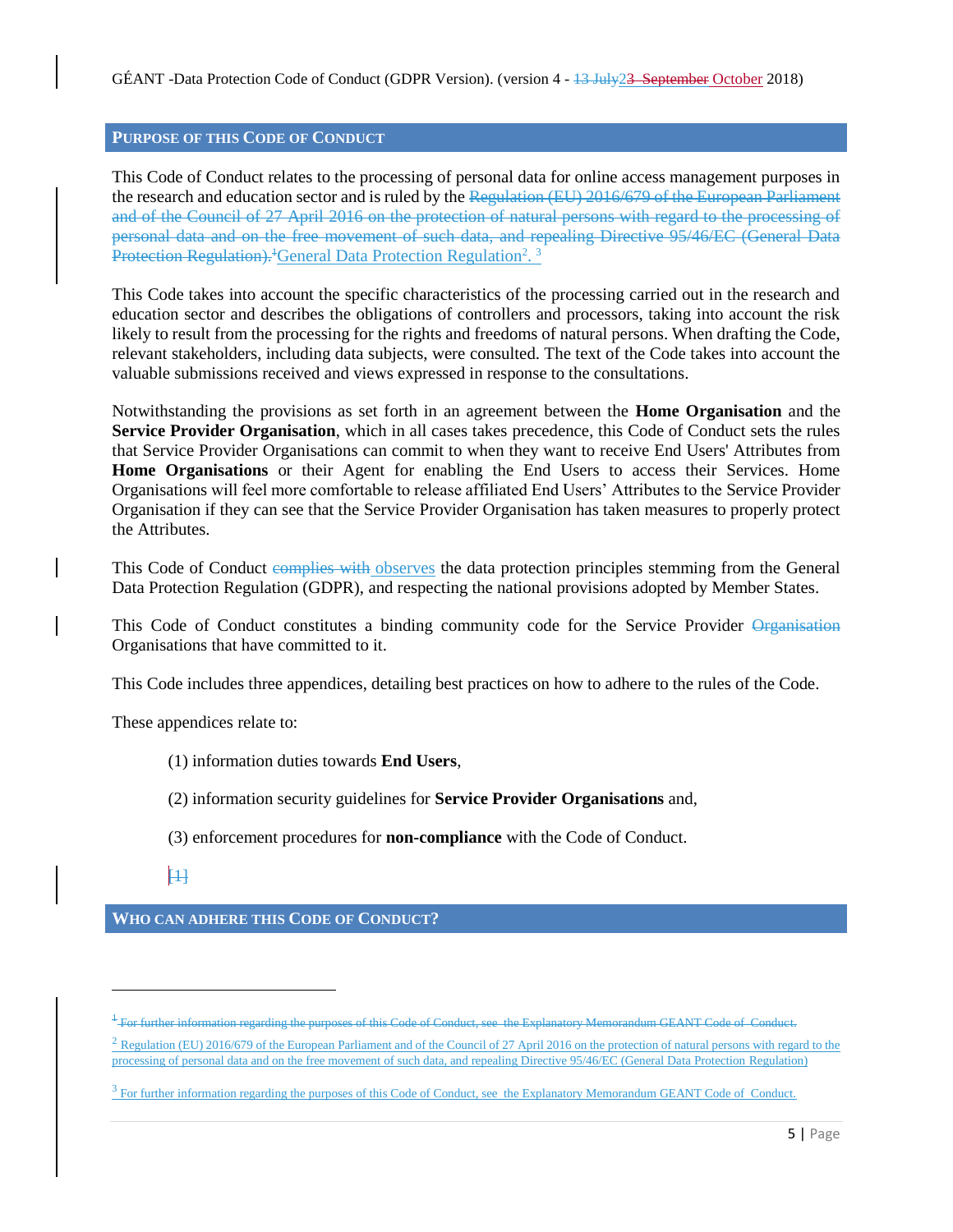GÉANT -Data Protection Code of Conduct (GDPR Version). (version 4 - 13 July 23 September October 2018)

#### <span id="page-5-0"></span>TERRITORIAL SCOPE

This Code of Conduct applies globally to any Service Provider Organisation that has committed to adhere to it, irrespective of its country of establishment.

This Code of Conduct is addressed to any **Service Provider Organisation** established in any of the Member States of the European Union and in any other countries belonging to the European Economic Area (Iceland, Liechtenstein and Norway).

Furthermore, **Service Provider Organisations** established in any third country offering an adequate level of data protection in the terms of Article 45 of the GDPR and International Organisations can also subscribe to this Code of Conduct.

In addition to this, Article 40.3 of the GDPR gives the opportunity to **Service Provider Organisations** that do not fall under the territorial scope of the Regulation (Article 3, territorial scope) and that are established outside of the EEA to join this Code of Conduct in order to provide appropriate safeguards within the framework of transfers of personal data to third countries or international organisations under the terms referred to in point (e) of Article 46(2).

#### <span id="page-5-1"></span>FUNCTIONAL SCOPE

This Code of Conduct is limited to the processing of **Attributes which are released for enabling the End User to access the Service** as described in clause **b.** Purpose limitation. Purpose limitation.

In case the Service Provider Organisation uses the Attributes for purposes other than enabling the End User to access the Service, these activities fall out of the scope of this Code of Conduct.

The Service Provider Organisations and the communities representing the Service Provider Organisations can agree to apply the Code of Conduct also to other Attributes, such as those the Service Provider Organisations manage and share themselves, as further described in the Attribute ProvidersAttribute Providers section.

# <span id="page-5-2"></span> $|2|$

#### **ROLES OF THE PARTIES INVOLVED**

This Code of Conduct is addressed to Service Provider Organisations acting as data controllers notwithstanding potential processing agreement between the Service Provider Organisation and the Home Organisation as described in clause **r.** Precedence.r. Precedence.

In the context of this Code of Conduct:

1. A **Home Organisation** acts as a data controller as to the wider relationship with the **End User**, for example operating the Identity Provider (IdP) server in respect of the Attributes. An Agent who operates the IdP server on behalf of the **Home Organisation** acts as a data processor. This includes also the Federation Operators who operate a (potentially centralised) IdP server on behalf of the **Home Organisation**.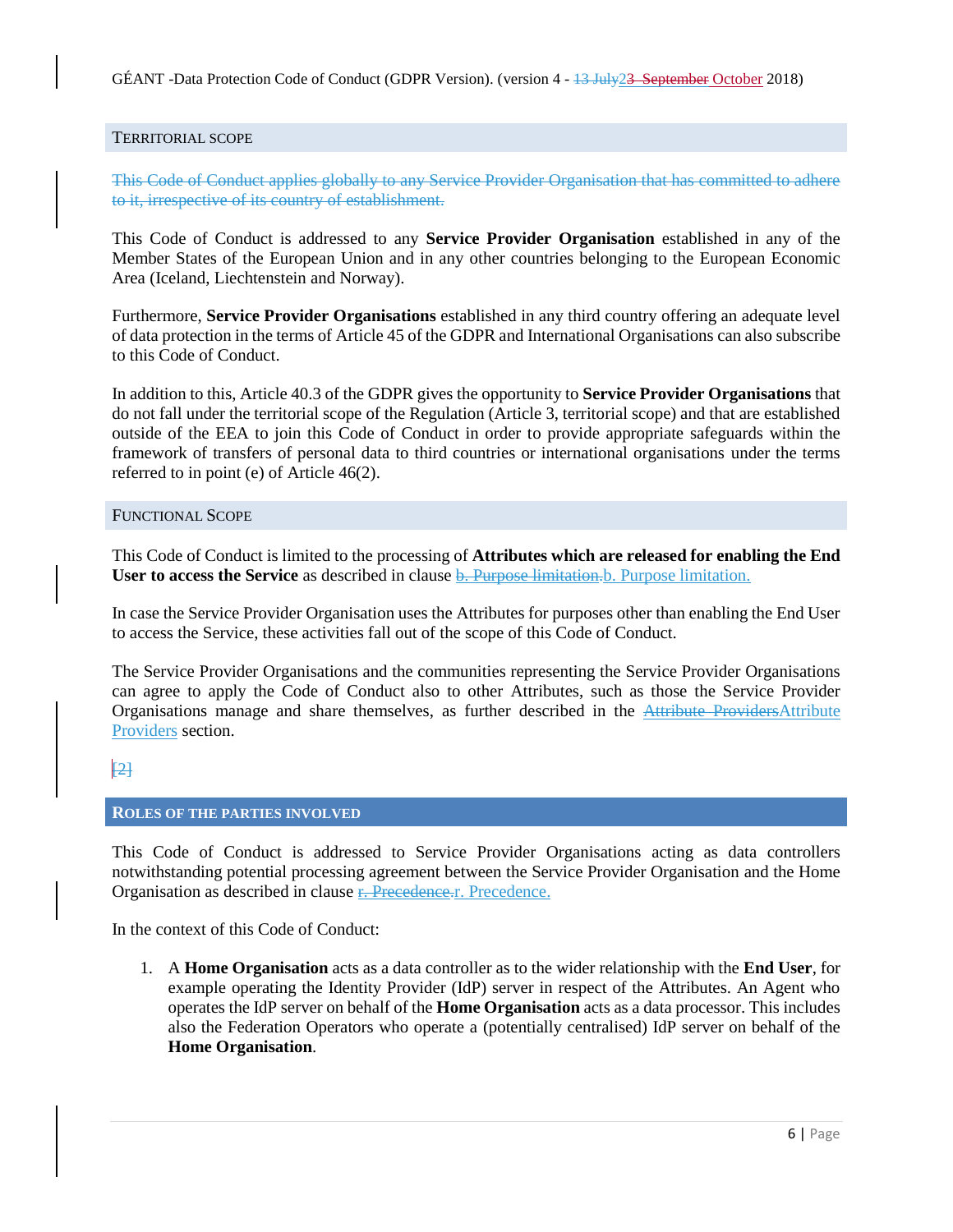- 2. A **Service Provider Organisation** acts as a data controller in respect of the **Attributes**, processing them for the purposes as described in the clause **b.** Purpose limitation. D. Purpose limitation. In certain circumstances a **Service Provider Organisation** may be acting as a data processor, acting on behalf and as instructed by the **Home Organisation**. A **Service Provider Organisation** can also manage (and be a Data Controller for) extra attributes of an End User and further become an Attribute Provider, as described in the Attribute Providers section. A **Service Provider Organisation** may manage several independent Services and commits to the Code of Conduct for each of them separately.
- 3. An **End User** acts as a data subject whose personal data are being processed for the purposes as described in clause **b. Purpose limitation**.b. Purpose limitation.

The processing of the **Attributes** by the **Service Provider Organisation** for enabling the End User to access the Service is further explained in the Service-related Privacy Notice. As explained in Appendix 1, the Service-related Privacy Notice describes the reason for the processing, the way the data is collected, handled and the protection provided. It further explains how the data is used and the rights of the End User in relation to his personal data.

In the case that a Federation and a Federation Operator do not process the **Attributes** of the **End User**, no specific privacy notice needs to be put in place between the End User and the Federation Operator.

<span id="page-6-0"></span>**PRINCIPLES OF THE PROCESSING OF ATTRIBUTES**

To the extent the **Service Provider Organisation** acts as a data controller, it agrees and warrants:

<span id="page-6-1"></span>A. LEGAL COMPLIANCE

The Service Provider Organisation warrants to only process the Attributes in accordance with: the contractual arrangements with the Home Organisation, this Code of Conduct, or the relevant provisions of the GDPR.

Where the Service Provider Organisation processes the Attributes, the Service Provider Organisation shall comply with:

- 1. the agreement between the Home Organisation and the Service Provider Organisation;
- 2. if not applicable, the provisions of this Code of Conduct;
- 3. if not applicable, the relevant provisions of the GDPR.

In particular, the Service Provider Organisation shall ensure that all personal data processing activities carried out in this context comply with the GDPR.

The **Service Provider Organisation** based in the EEA territory commits to process the End User's **Attributes** in accordance with the applicable European data protection legislation. In principle, a Service Provider Organisation established in the EEA territory, subject to the European Data Protection legislation,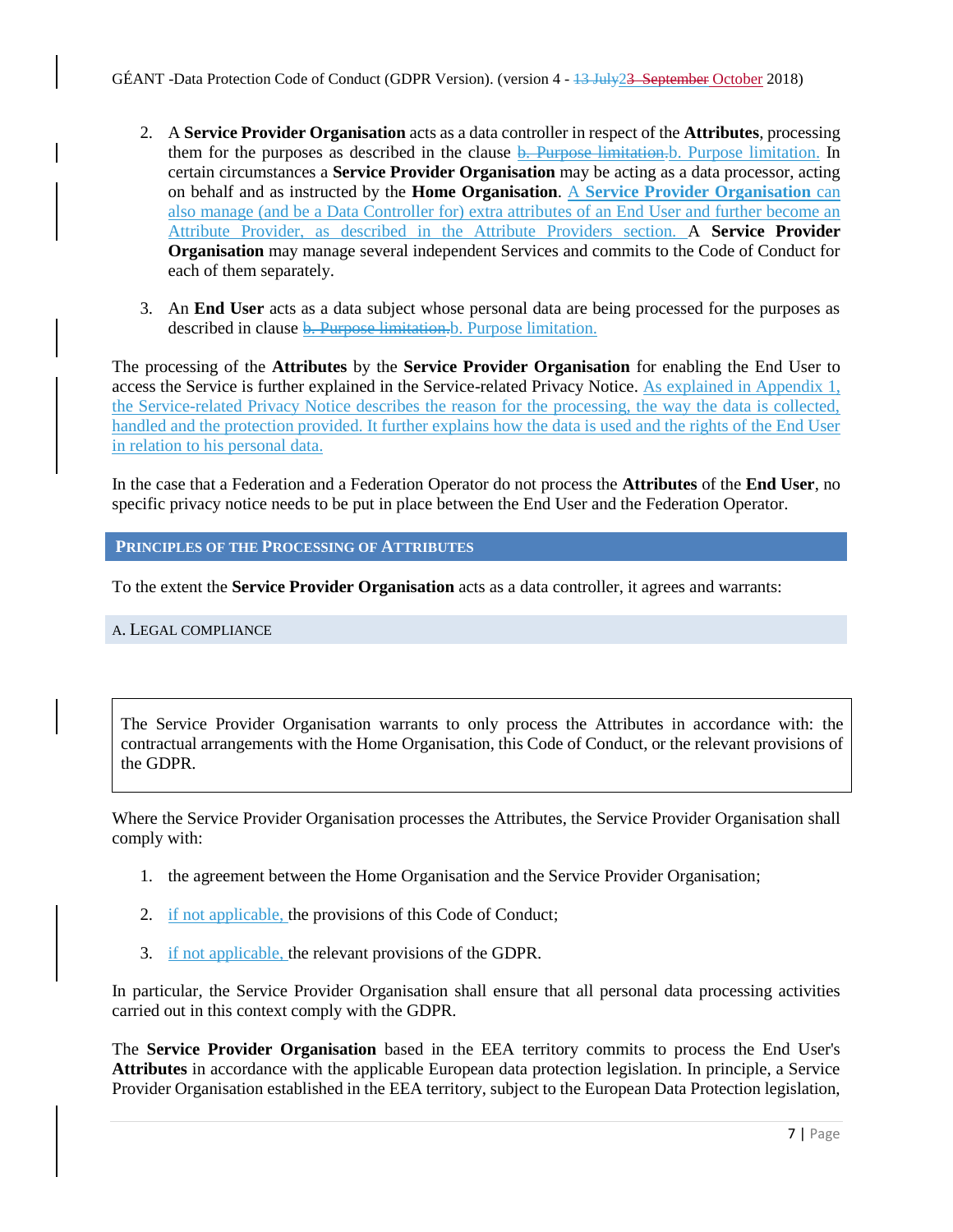GÉANT -Data Protection Code of Conduct (GDPR Version). (version 4 - 13 July 23 September October 2018)

shall not find himselfitself in a situation where their national data protection laws would contradict this Code of Conduct.

**Service Provider Organisations** established outside the EEA territory but in a country offering an adequate data protection pursuant to Article 45 of the GDPR, should assess the compliance of this Code of Conduct with theirthe laws of its jurisdiction. If observance of any provision of the Code of Conduct would place the Service Provider Organisation in breach of such laws, the national law of its jurisdiction shall prevail over such provision of the Code of Conduct, and compliance with national law to this extent will not be deemed to create any non-compliance by the Service Provider Organisation with this Code of Conduct.

The **Service Provider Organisation** based outside the EEA and countries offering adequate data protection commits to process the End User's Attributes in accordance with the GDPR, this Code of Conduct and any other contractual or other arrangements, such as the use of EU model clauses. Such Service Provider Organisations shall make binding and enforceable commitments to apply the appropriate safeguards, including as regards data subjects' rights<sup>4</sup>, in addition to committing to abide by this Code of Conduct.

**Service Provider Organisations** may be subject to internal regulations and policies of Intergovernmental Organisations.

Regarding the applicable law, see clause n. Governing law and jurisdiction.n. Governing law and jurisdiction.

In the event of conflict between the provisions of this Code of Conduct and the provisions of a contractual arrangement with the Home Organisation, see clause <del>r. Precedence.</del>r. Precedence.

#### <span id="page-7-0"></span>B. PURPOSE LIMITATION

 $\overline{a}$ 

The **Service Provider Organisation** warrants that it will process Attributes of the **End User** only for the purposes of enabling access to the Service.

The Attributes shall not be further processed in a manner which is not compatible with the initial purposes (Article 5.b of the GDPR).

The Service Provider Organisation must ensure that Attributes are used only for enabling the End User to access the Service. As far as the use of Attributes for deviating purposes is concerned, see clause  $\epsilon$ . Deviating purposes.c. Deviating purposes.

In practice, enabling access to the Service covers:

<sup>&</sup>lt;sup>4</sup> In the event where a EU End User would lodge a complaint against a Service Provider Organisation based outside the EU (i.e. in the US), the competent European Data Protection Authority would be able to investigate on the alleged violation of data protection.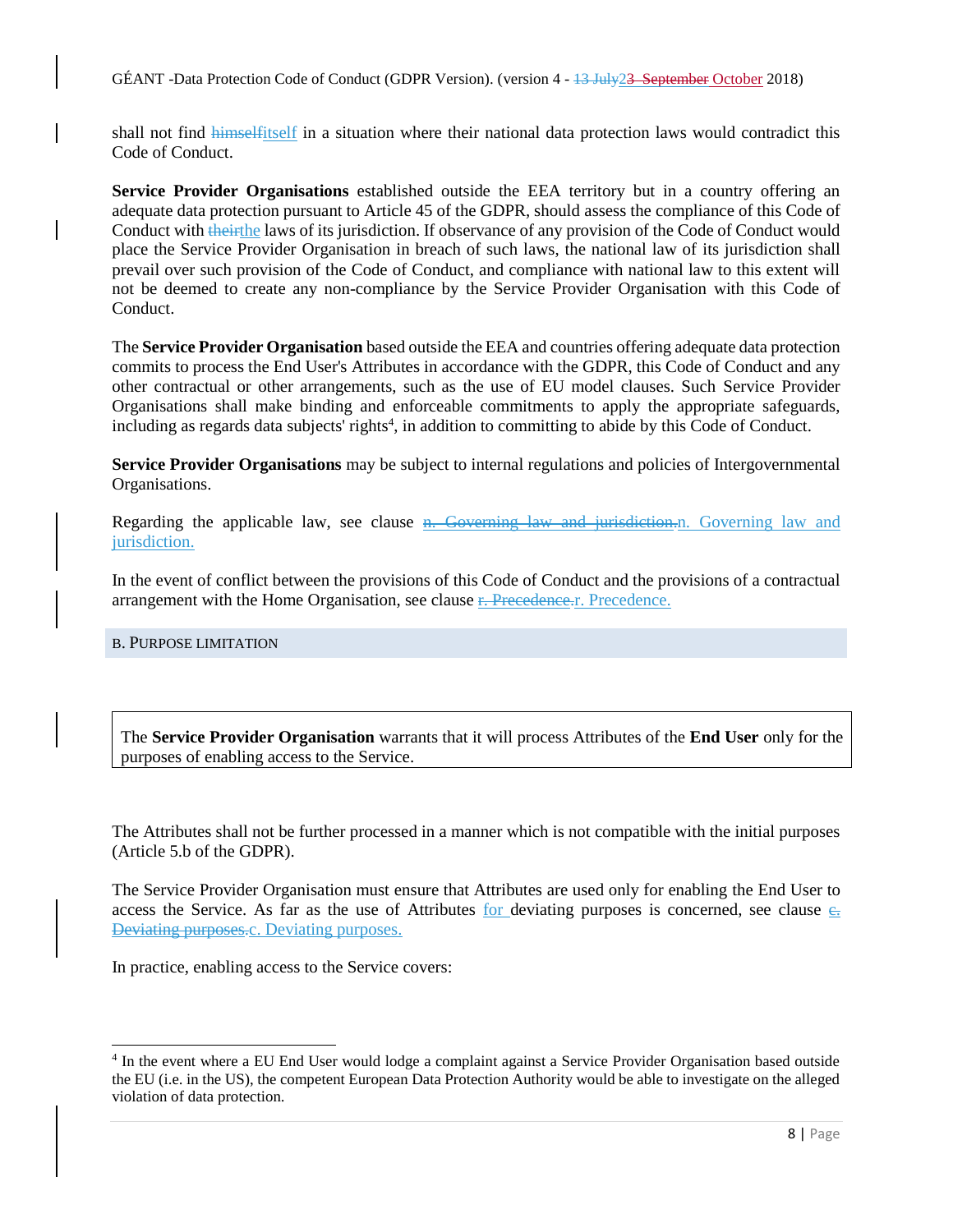- **Authorisation:** managing **End User's** access rights to Services provided by the **Service Provider Organisation** based on the **Attributes**. Examples of such **Attributes** are those describing the End User's **Home Organisation** and organisation unit, their role and position in the **Home Organisation** (whether they are university members, students, administrative staff, etc.) and, for instance, the courses they are taking or teaching. The provenance of those **Attributes** is important for information security purposes; therefore, authorisation cannot be based on an Attribute that an End User has self-asserted.
- **Identification: End Users** need to have a personal account to be able to access their own files, datasets, pages, documents, postings, settings, etc. The origin of an **Attribute** used for identification is important; to avoid an identity theft, an End User cannot self-assert their own identifier. Instead, the Identity Provider authenticates them and the Home Organisation (or Attribute Provider) provides the **Service Provider Organisation** with an **Attribute** that contains their authenticated identifier.
- **Transferring real-world trust** to the online world: if the **Service Provider Organisation** supports a user community that exists also in the real world, **Attributes** can be used to transfer that community to the online world. For instance, if the members of the user community know each other by name in the real world, it is important that their names (or other identifiers) are displayed also in any discussion or collaboration forum offered by the **Service Provider Organisation**. The source of those **Attributes** is important; to avoid identity theft, the **Service Provider Organisation** must retrieve users' names from trustworthy sources and not rely on self-assertions.
- **Researcher unambiguity:** ensuring that a researcher's scientific contribution is associated properly to them and not to a wrong person (with potentially the same name or initials). In the research sector, publishing scientific results is part of researchers' academic career and the researchers expect to receive the merit for their scientific contribution. There are global researcher identification systems (such as ORCID and ISNI) which assign identifiers for researchers to help scientific **Service Provider Organisation**s to properly distinguish between researchers, even if they change their names or organisation they are affiliated with.
- **Accounting and billing:** personal data can be processed for accounting (for instance, that the consumption of resources does not exceed the resource quota) and billing purposes. In the research and education sector, the bill is not always paid by the End User but by their Home Organisation, project, grant or funding agency.
- **Information Security:** personal data can be processed to ensure the integrity, confidentiality and availability of the Service (e.g.: incident forensic and response).
- **Other functionalities** offered by the **Service Provider Organisation** for enabling the End User to access the Service: using **Attributes** of End Users for the purposes of other functionalities offered by the Service Provider Organisation. It is common that services on the Internet send e-mail or other notifications to their users regarding their services. Examples of scenarios where processing End User's email address or other contact detail falls within the scope of enabling access to the Service include for instance:
	- the End User's application to access the resources has been approved by the resource owner;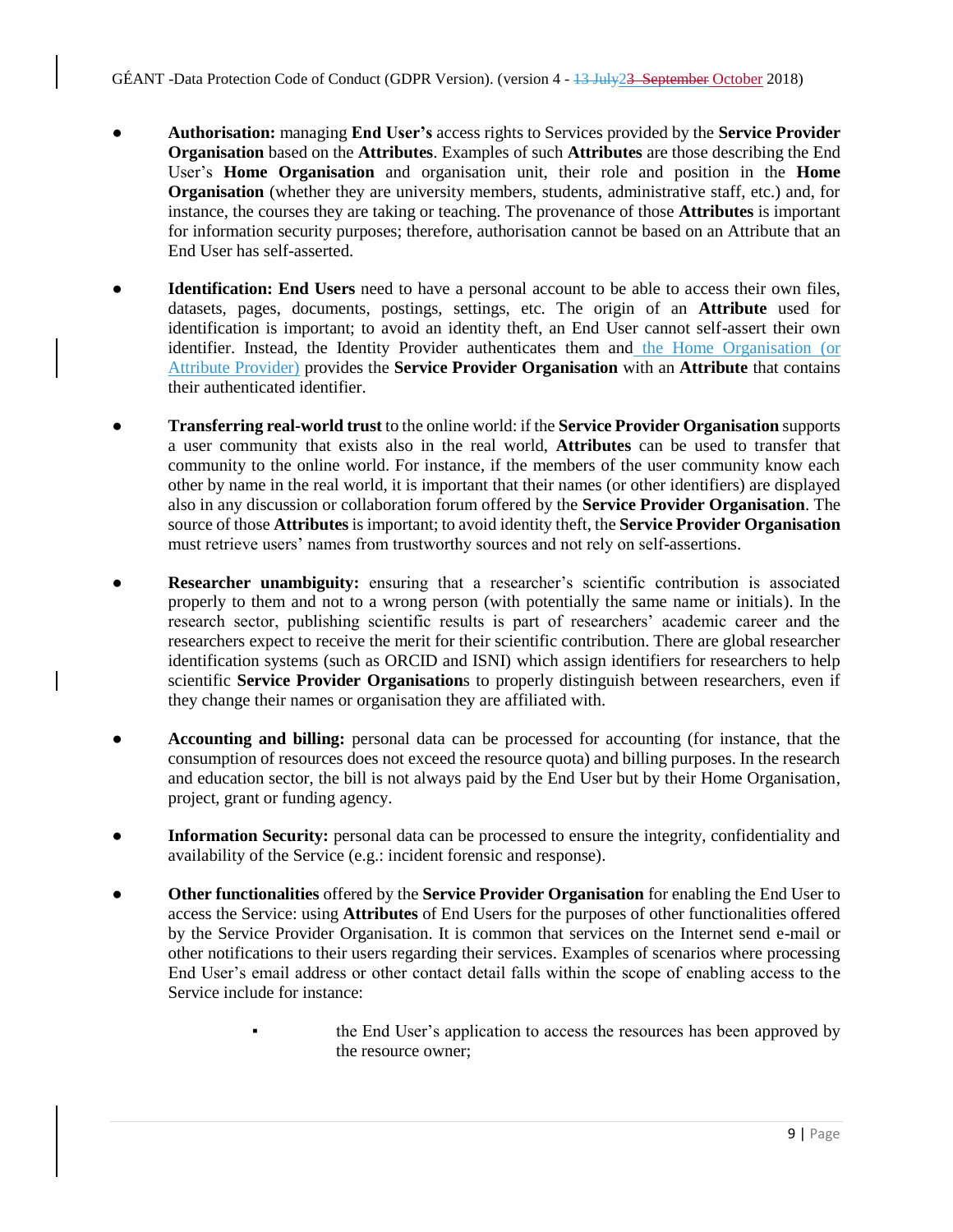- the End User's permission to use a resource is expiring or they are running out of the resource allocation quota;
	- someone has commented on the End User's blog posting or edited their wiki page.

See also the next clause on deviating purposes.

#### <span id="page-9-0"></span>C. DEVIATING PURPOSES

The Service Provider Organisation commits not to process the Attributes for purposes other than enabling the End User to access the Service, unless the End User has given prior consent to the Service Provider Organisation.

If the Service Provider Organisation wants to use the Attributes for purposes other than "enabling the End User to access the Service" (see b. Purpose limitation), b. Purpose limitation), it can only do so if the End User gives their consent to the Service Provider Organisation. See also clause 1. End User's consentl. End User's consent for the requirements on consent.

Examples of deviating purposes<sup>5</sup> are: sending the End User commercial or unsolicited messages, including End User's e-mail address to a newsletter offering new services, selling the Attributes to third parties, transferring information to third parties such as the search history, profiling activities etc.

<span id="page-9-1"></span>D. DATA MINIMISATION

 $\overline{a}$ 

The Service Provider Organisation commits to minimise the Attributes requested [3]to those that are adequate, relevant and not excessive for enabling access to the Service and, where a number of Attributes could be used to provide access to the Service, to use the least intrusive Attributes possible.

The following list presents examples of Attributes that are **adequate**, **relevant** and **not excessive** for enabling the End User to access the Service. The Attribute names refer to the schema (e.g. eduPerson, Schac) and protocol (SAML2) definitions currently used widely in the GÉANT community:

● an Attribute (such as, eduPerson(Scoped)Affiliation, eduPersonEntitlement or schacHomeOrganisation) indicating that the End User is authorised to use the Service:

<sup>&</sup>lt;sup>5</sup> Consult the Article 29 Working Party's Opinion 03/2013 on purpose limitation. Consult the Article 29 Working Party's Opinion 03/2013 on purpose limitation. This document can guide the Service Provider to ascertain whether the purpose for the processing of the personal data is compatible or not.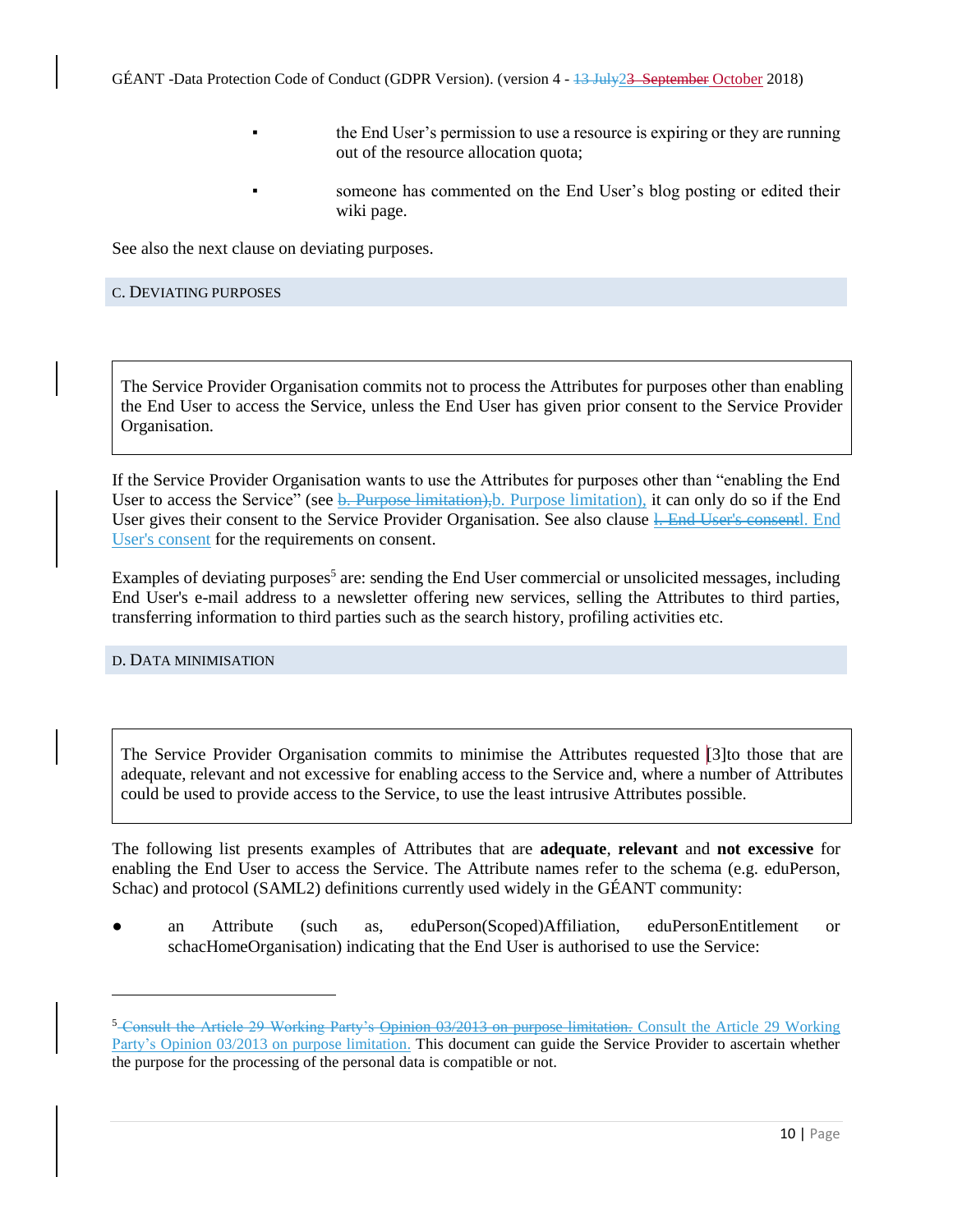- a trusted value provided by the IdP is needed instead of a value selfasserted by the End User.
- an Attribute (such as, SAML2 PersistentIdPairwiseID or PersistentID) uniquely identifying the End User required, for instance, to store the End User's Service profile:
	- a trusted value provided by the IdP is needed. To avoid an identity theft, an End User cannot self-assert their own identifier.
- if there are several alternative unique identifiers available for the Service, the least intrusive must be used:
	- a pseudonymous bilateral identifier (such as, SAML2 persistentIdPairwiseID or PersistentID) is preferred;
		- if enabling access to the Service requires matching the same End User's accounts between two Service Provider Organisations, a Service Provider Organisation can request a more intrusive identifier (such as SAML2 Subject ID, eduPersonPrincipalName or eduPersonUniqueID), whose value for a given user is shared by several Service Provider Organisations;
		- if there is a legitimate reason for an End User (such as a researcher) to keep their identity and profile in the Service Provider Organisation even when the organisation they are affiliated with changes, a permanent identifier (such as, ORCID identifier) can be used.
- a name Attribute (such as commonName or DisplayName Attribute) is necessary for a wiki or other collaboration platform, if the End Users know each other in real life and need to be able to transfer their existing real-world trust to an online environment.
	- if knowing the contributor's name is important for the collaboration, the name can be requested;
	- otherwise, the name cannot be requested. Instead, the Service may indicate the user as "unknown" or use a pseudonym the user has selected or the system has assigned to him/her.
- e-mail address or other contact details, if it is necessary to contact the **End User** for the proper functioning of the Services offered by the **Service Provider Organisation**.

In the context of this Code of Conduct, under no circumstances is a **Service Provider Organisation** is authorised to request End User's Attribute revealing racial or ethnic origin, political opinions, religious or philosophical beliefs, trade-union membership, genetic data, biometric data for the purposes of uniquely identifying a natural person or data concerning health or sex life or sexual orientation.

# <span id="page-10-0"></span>E. INFORMATION DUTY TOWARDS END USER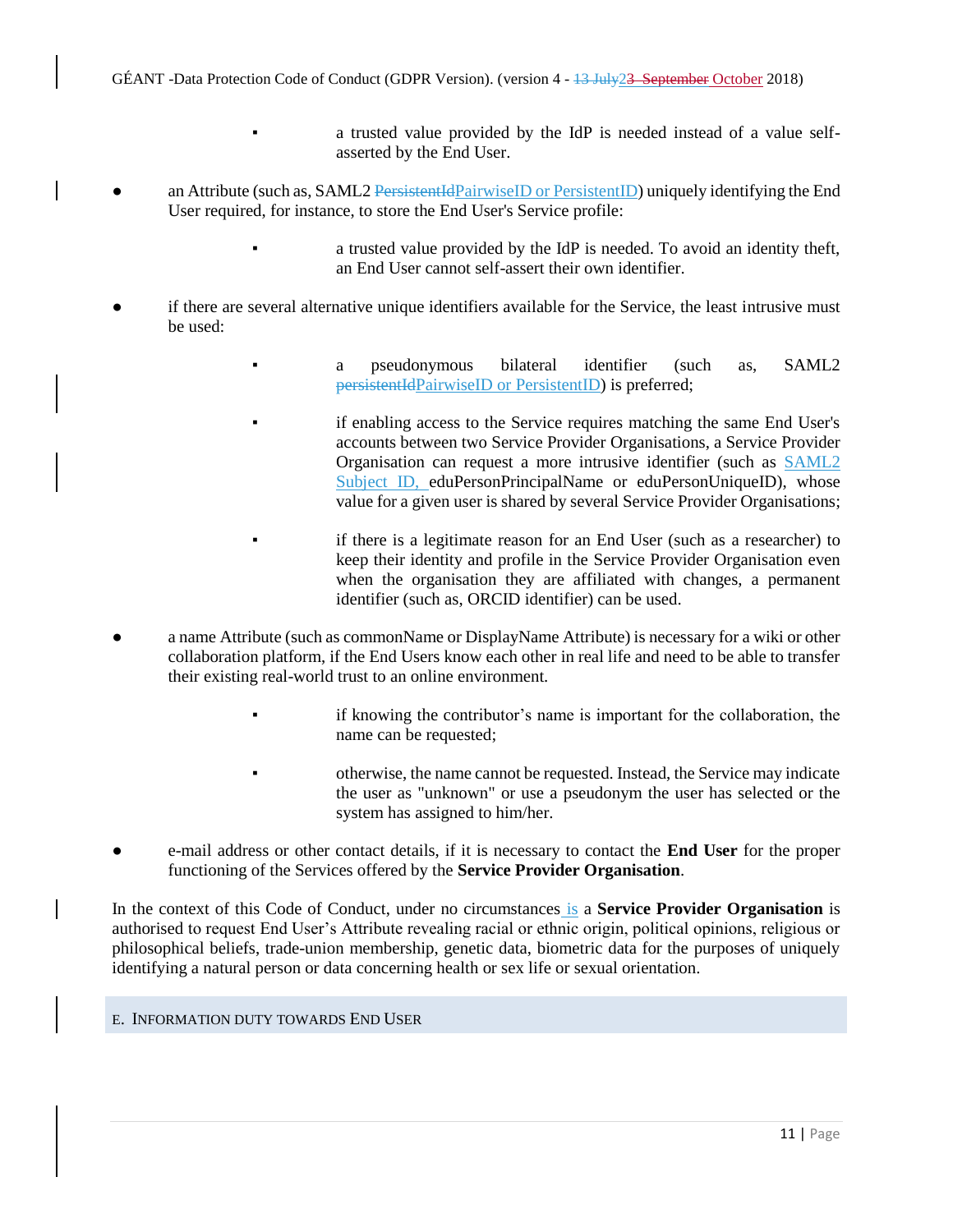The **Service Provider Organisation** shall provide the **End User** with a Privacy Notice before they initiate the federated login for the first time.

This Privacy Notice must be concise, transparent, intelligible and provided in an easily accessible form.

The Privacy Notice shall contain at least the following information:

- the name, address and jurisdiction of the **Service Provider Organisation**; where applicable;
- the contact details of the data protection officer, where applicable;
- the purpose or purposes of the processing of the **Attributes**;
- a description of the **Attributes** being processed as well as the legal basis for the processing;
- the third party recipients or categories of third party recipient to whom the Attributes might be disclosed, and proposed transfers of **Attributes** to countries outside of the European Economic Area;
- the existence of the rights to access, rectify and delete the **Attributes** held about the **End User**;
- the retention period of the **Attributes**;
- a reference to this Code of Conduct:
- the right to lodge a complaint with a supervisory authority.

The Privacy Notice can be, for instance, linked to the front page of the Service. It is important that the **End User** can review the policy before they log in for the first time. The Privacy Notice shall use clear and plain language.

The Privacy Notice is Service specific and not the same for different Services of a Service Provider Organisation.

The **Service Provider Organisation** needs to describe in its Privacy Notice how End Users can exercise their right to access, request correction and request deletion of their personal data.

The **Service Provider Organisation** may include additional information, but must include as a minimum the information described above. The additional information could for example refer to the additional data processing activities of the **Service Provider Organisation**. Additional processing activities must comply with the provisions of clause e. Deviating purposes c. Deviating purposes and be included in the Privacy Notice.

The **Service Provider Organisation**s are advised to make use of the Privacy Notice template that belongs to the supporting material of the Code of Conduct in Appendix 1: Information duty towards End Users.Appendix 1: Information duty towards End Users.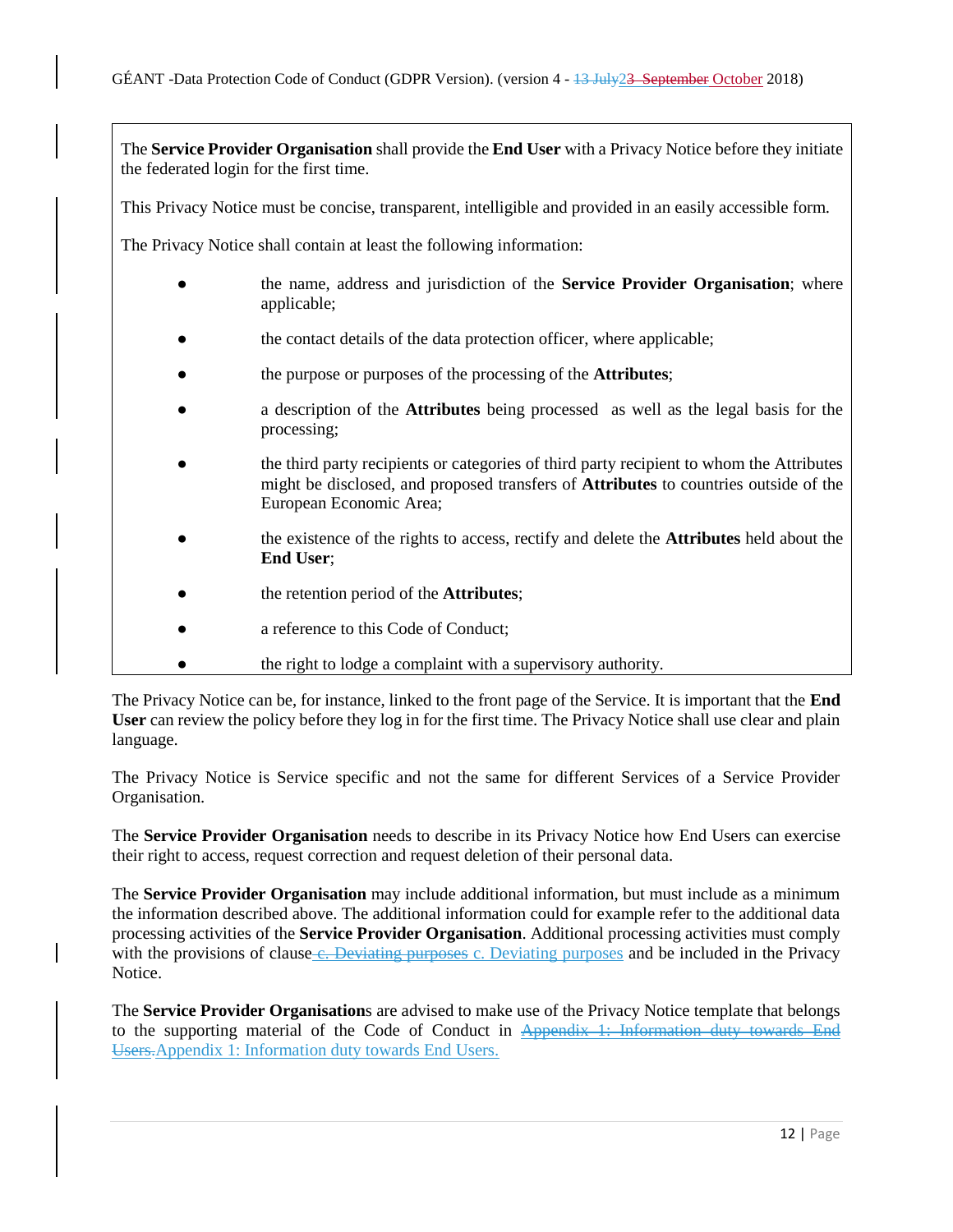#### <span id="page-12-0"></span>F. INFORMATION DUTY TOWARDS HOME ORGANISATION

The **Service Provider Organisation** commits to provide to the **Home Organisation** or its Agent at least the following information:

- a) a machine-readable link to the Privacy Notice;
- b) indication of commitment to this Code of Conduct;
- c) any relevant updates or changes in the local data protection legislation that may affect this Code of Conduct.

GÉANT has put in place a scalable technical solution allowing **Service Provider Organisations** to addpublicly announce their adherence to this Code of Conduct and to communicate its Service Privacy Notice's URL. When a Service Provider Organisation has several Service Privacy Notice, the URL of each Service Privacy Notice will be provided to the Home Organisation. This information is shared with the Home Organisation's Identity Provider before it releases the End User's Attributes to the **Service Provider Organisation**, enabling the Home Organisation to present it to the End User.

The current technical infrastructure is based on the standard SAML 2.0 metadata management and distribution system operated by Federation operators. However this Code of Conduct will apply despite the future changes in the technical infrastructure.

<span id="page-12-1"></span>G. DATA RETENTION

The **Service Provider Organisation** shall delete or anonymiseanonymize all **Attributes** without undue delay as soon as they are no longer necessary for the purposes of providing the Service.

Under the GDPR, anonymisedanonymized data does not constitute personal data; therefore, anonymisedanonymized data can be kept indefinitely.

The retention period of the **Attributes** depends on the particularities of the Service and it needs to be decided by the **Service Provider Organisation**. However, a **Service Provider Organisation** shall not store the **Attributes** for an unlimited or indefinite period of time.

The **Service Provider Organisation** has to implement an adequate data retention policy compliant with the GDPR and other applicable data protection legislation. The existence of this policy must be communicated in the Service's Privacy Notice (see clause e. Information duty towards End User).e. Information duty towards End User).

In principle the personal data must be deleted or anonymised if the **End User** (or their **Home Organisation**) no longer wishes to use the Service.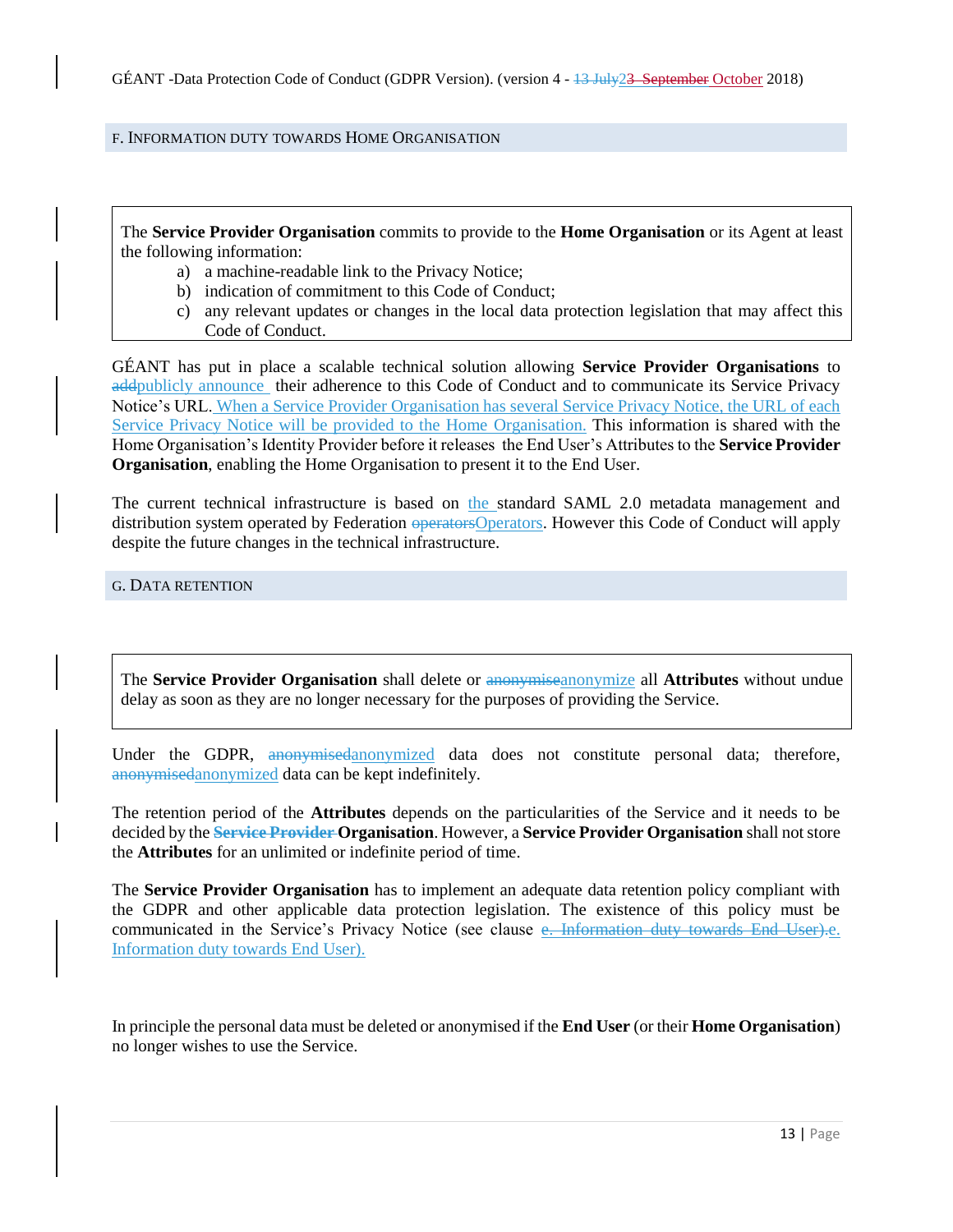However, in many cases, the **End User** does not explicitly inform the **Service Provider Organisation** that they no longer wish to use the Service, they just do not log in to the Service anymore. In this case it is considered as a good practice to delete or anonymise the **End User's** personal data if they have not logged in for 18 months.

On the other hand, there are also circumstances where an **End User** not signing in does not necessarily mean that they no longer wish to use the Service. The **Service Provider Organisation** shall implement appropriate processes to manage this type of situation. For instance:

- if the Service is an archive for scientific data, the researchers who deposit their datasets to the archive may still remain the owners or custodians of the dataset although they do not log in for a while;
- if the Service is a  $G_{\text{H}}$  (a widely used-source code management control system) (for example, git), an **End User** uses to publish their computer program code, the **End User** may still want to be able to log in and maintain their code, although they have not logged in for a while;
- if the Service is a repository where researchers publish their scientific findings and contribution, the researchers still want to have their name and other **Attributes** attached to the finding, although they do not regularly log in;
- if the Service is a collaborative application (such as, a wiki or a discussion board) where the **End User** has their name or other **Attribute** attached to their contribution to let the other users learn and assess the provenance of the contribution and Attribute it to a specific person.

The Personal Data, including log files, do not need to be removed or anonymised as long as they are needed:

- for archiving purposes in the public interest, scientific or historical research purposes or statistical purposes;
- for compliance with a legal obligation which requires processing by International, European or Member State law to which the **Service Provider Organisation** is subject;
- for the performance of a task carried out in the public interest;
- for the establishment, exercise or defence of legal claims, such as resource allocation or invoices;
- for exercising the right of freedom of expression and information.

#### <span id="page-13-0"></span>H. SECURITY MEASURES

The **Service Provider Organisation** warrants taking appropriate technical and organisational measures to safeguard Attributes against accidental or unlawful destruction or accidental loss, alteration, unauthorised disclosure or access. These measures shall ensure a level of security appropriate to the risks represented by the processing and the nature of the data to be protected, having regard to the state of the art and the cost of their implementation.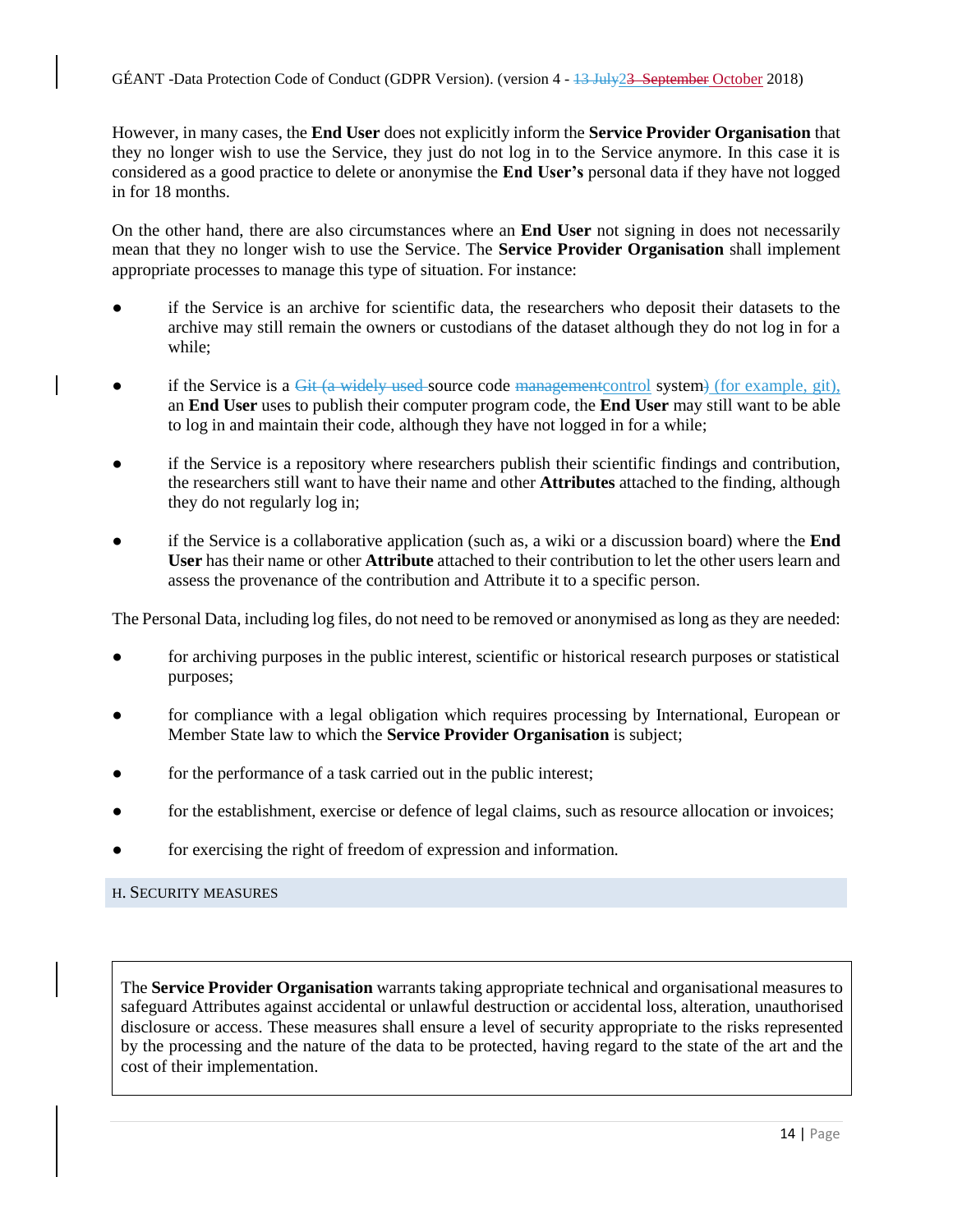The **Service Provider Organisation** shall implement the security measures described in Appendix 2: Information Security, technical and organisational guidelines for Service Provider Organisations.Appendix 2: Information Security, technical and organisational guidelines for Service Provider Organisations.

<span id="page-14-0"></span>I. SECURITY BREACHES

The **Service Provider Organisation** commits to, without undue delay, report all suspected privacy or security breaches, meaning any breach of security leading to the accidental or unlawful destruction, loss, alteration, unauthorised disclosure of, or access to, personal data transmitted, stored or otherwise processed concerning the **Attributes** to the **Home Organisation** or its Agent and, where this is legally required, to the competent data protection authority and/or to the **End Users** whose data are concerned by the security or privacy breach.

Article 33 of the GDPR describes the conditions when a personal data breach must be notified to the supervisory authority. This clause imposes an obligation to notify also the Home Organisation, to allow them to take the necessary technical and organisational measures for mitigating any risk the **Home Organisation** may be exposed to.

For example, if the **Service Provider Organisation** suspects that one or more user accounts in the **Home Organisation** has been compromised, the **Service Provider Organisation** contacting the **Home Organisation** enables the **Home Organisation** to take measures to limit any further damage (such as, suspend the compromised accounts) and to start the necessary actions to recover from the breach, if any.

The **Service Provider Organisation** shall use the security contact point of the Home Organisation or its Agent as provided in the technical infrastructure (currently, SAML 2.0 metadata), or an appropriate alternative, for the reporting.

<span id="page-14-1"></span>J. TRANSFER OF PERSONAL DATA TO THIRD PARTIES

The **Service Provider Organisation** shall not transfer Attributes to any third party (such as a collaboration partner) except:

a) if mandated by the **Service Provider Organisation** for enabling the End User to access its Service on its behalf, or;

b) if the third party is committed to the Code of Conduct or has undertaken similar duties considered sufficient under the data protection law applicable to the **Service Provider Organisation** or;

c) if prior consent has been given by the End User.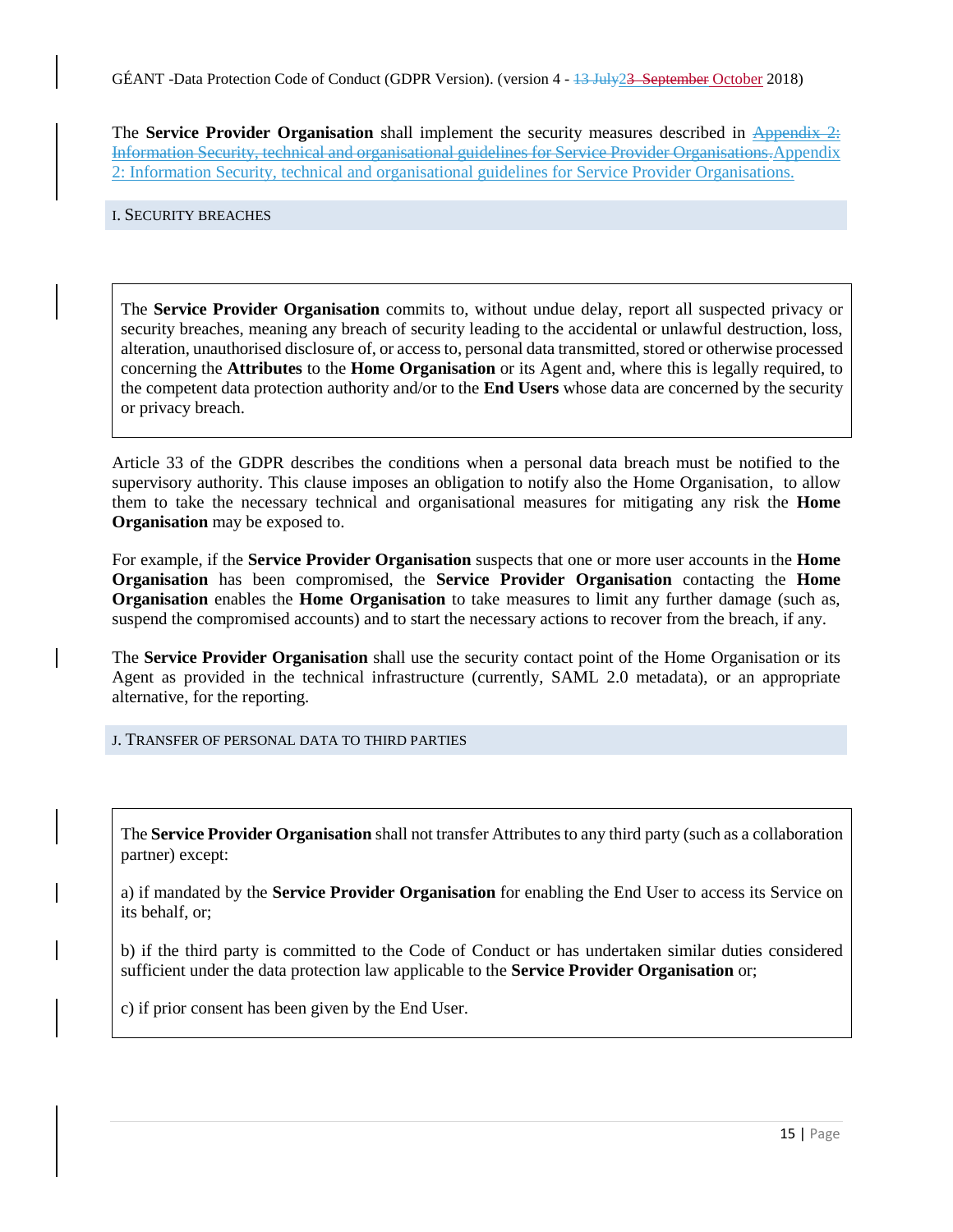The **Service Provider Organisation** shall not transfer Attributes to any third party (third party means a data controller other than the Home organisation or the Service Provider Organisation such as a collaboration partner) except:

- a) if the third party is a data processor for the **Service Provider Organisation** in which case an ordinary controller-processor relationship applies between the **Service Provider Organisation** and the third party working on behalf of the **Service Provider Organisation**. The **Service Provider Organisation** must conclude a written agreement with such data processor in accordance with applicable laws.
- b) if the third party is committed to the Code of Conduct. This is expected to be the case for various collaborative research scenarios, where the Service is provided to the **End User** by several data controllers working in collaboration. A typical scenario is where a research collaboration has a **Service Provider Organisation** that receives **Attributes** from **Home Organisations** and passes on (parts of) those **Attributes** to third parties providing the actual Services. In this case, where the **Service Provider Organisation** acts as a proxy for the third parties, the **Service Provider Organisation** must ensure that all third parties receiving Attributes are committed to the Code of Conduct or similar (such as a Data Processing Agreement or a Data Transfer Agreement).

In contrast, if none of the **Attributes** received from the **Home Organisation** are being passed on, e.g. when only an internal identifier assigned by the proxy is sent to the third parties, the proxy does not need to make sure those third parties are committed to the Code of Conduct.

The organisation operating a proxy service, as described above, must act as intermediary between the **Home Organisation** and the third party. For instance, the proxy needs to relay the suspected privacy or security breaches to the **Home Organisation** or its Agent, as described in clause h. Security measures.h. Security measures.

c) if prior consent has been given by the **End User.** For the requirements of such consent, see clause l. End User's consent.l. End User's consent.

If transfer to a third party includes also a transfer to a third country, the next clause imposes further requirements.

<span id="page-15-0"></span>K. TRANSFER OF PERSONAL DATA TO THIRD COUNTRIES

1. Transfers among **Service Provider Organisations** that have adhered to the Code of Conduct. This Code of Conduct constitutes an adequate legal basis for cross-border transfers of Attributes among the **Service Provider Organisations** that have adhered to it, whether the **Service Provider Organisation** receiving the Attributes is established in the European Economic Area or not. In other terms, the Code of Conduct legitimates cross-border transfers among the parties that have committed to the Code of Conduct.

2. Transfers to parties that have **not** adhered to this Code of Conduct established outside the EEA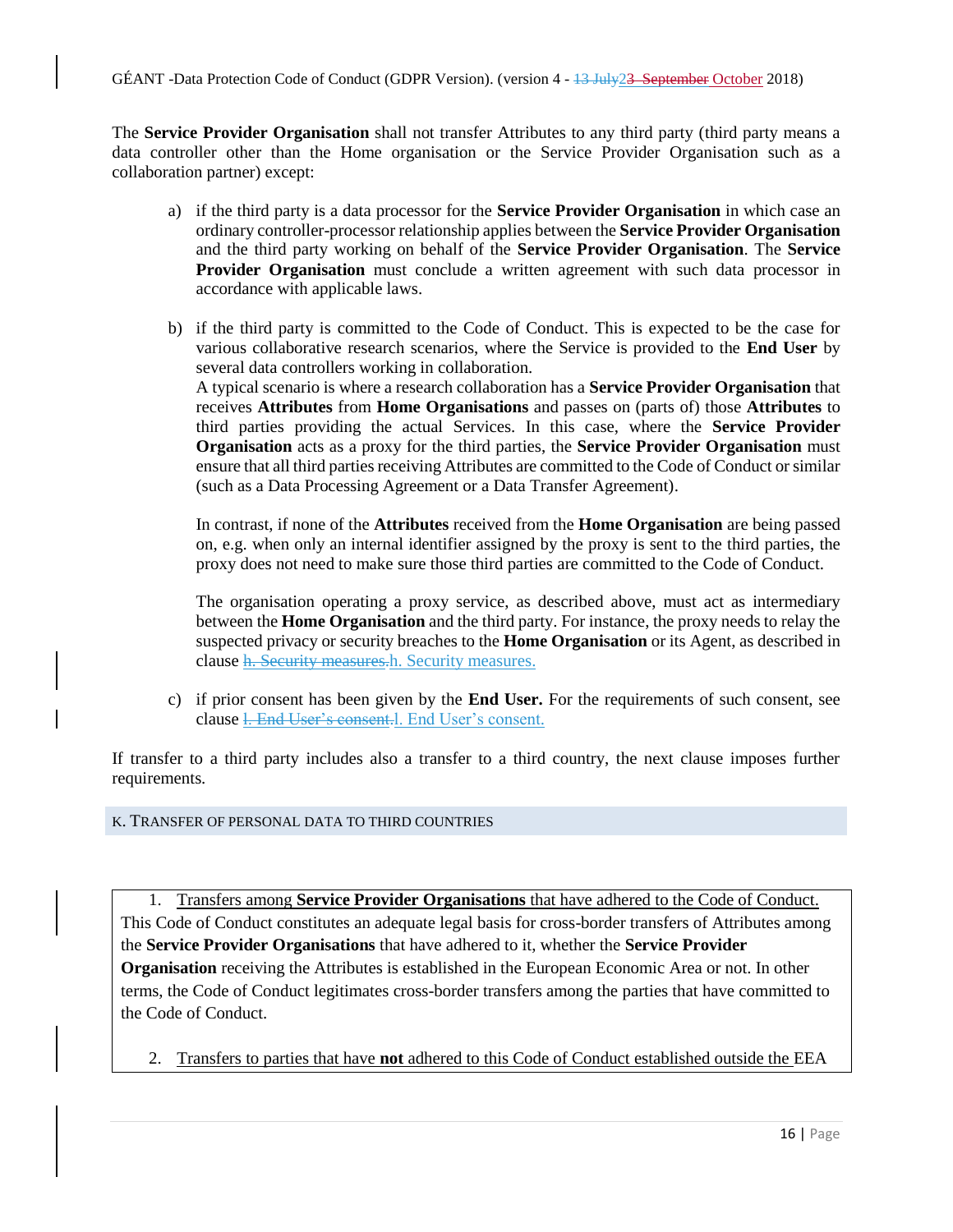The **Service Provider Organisation** guarantees that, when transferring **Attributes** to a party that has not adhered to this Code of Conduct and that is based outside the European Economic Area or in a country without an adequate level of data protection pursuant to Article 45.1 of the GDPR or the recipient is an International Organisation, to take appropriate safeguards.

Under European data protection legislation, transfers of personal data from the European Economic Area to third countries that do not offer an adequate level of data protection are restricted, unless the recipient territory ensures so-called *"appropriate safeguards"*. However, Article 49 of the GDPR provides with an exhaustive list of derogations to this general prohibition. The following derogations are relevant for this context:

- **Consent of the End User:** The unambiguous consent of the data subject legitimates data transfers to third countries, even if the recipient does not offer an adequate level of protection. The **Service Provider Organisation** may rely on the End User's freely given informed revocable consent as described in clause 1. End User's consent. End User's consent.
- **Contractual guarantees**: The existence of an appropriate contractual framework, supported by Standard contract clauses, either adopted by the European Commission or by a supervisory authority, the use of appropriate safeguards such as Binding Corporate Rules or other legally binding and enforceable instruments are recognised methods of transferring personal data. The use of Standard contract clauses does not exclude the possibility for the contracting parties to include them in a wider contract nor to add other clauses as long as they do not enter in contradiction. When using EU model clauses, the **Service Provider Organisation** needs to verify and ascertain that the other party is able to comply with all contractual obligations set out in the model clauses, especially taking into account local law applicable to such party.
- **Approved code of conduct:** an approved code of conduct pursuant to Article 40 of the GDPR together with binding and enforceable commitments of the controller or processor in the third country to apply the appropriate safeguards, including as regards data subjects' rights.

If transferring Attributes to a third country involves also a transferring them to a third party, also clause  $\frac{1}{10}$ . Transfer of personal data to third partiesj. Transfer of personal data to third parties needs to be satisfied.

# <span id="page-16-0"></span>L. END USER'S CONSENT

Consent must be freely given, specific, informed and must unambiguously indicate the **End User's** wishes by which they, by a statement or by a clear affirmative action, signify agreement to the processing of their personal data.

When a **Service Provider Organisation** relies on End User's consent (e.g. C. Deviating purposes, i. Transfer of personal data to third parties, k. Transfer of personal data to third countries),c. Deviating purposes, j. Transfer of personal data to third parties, k. Transfer of personal data to third countries), it can be provided by a written statement, including by electronic means. This could include ticking a box when visiting an internet website, choosing privacy settings options of a software or another statement or conduct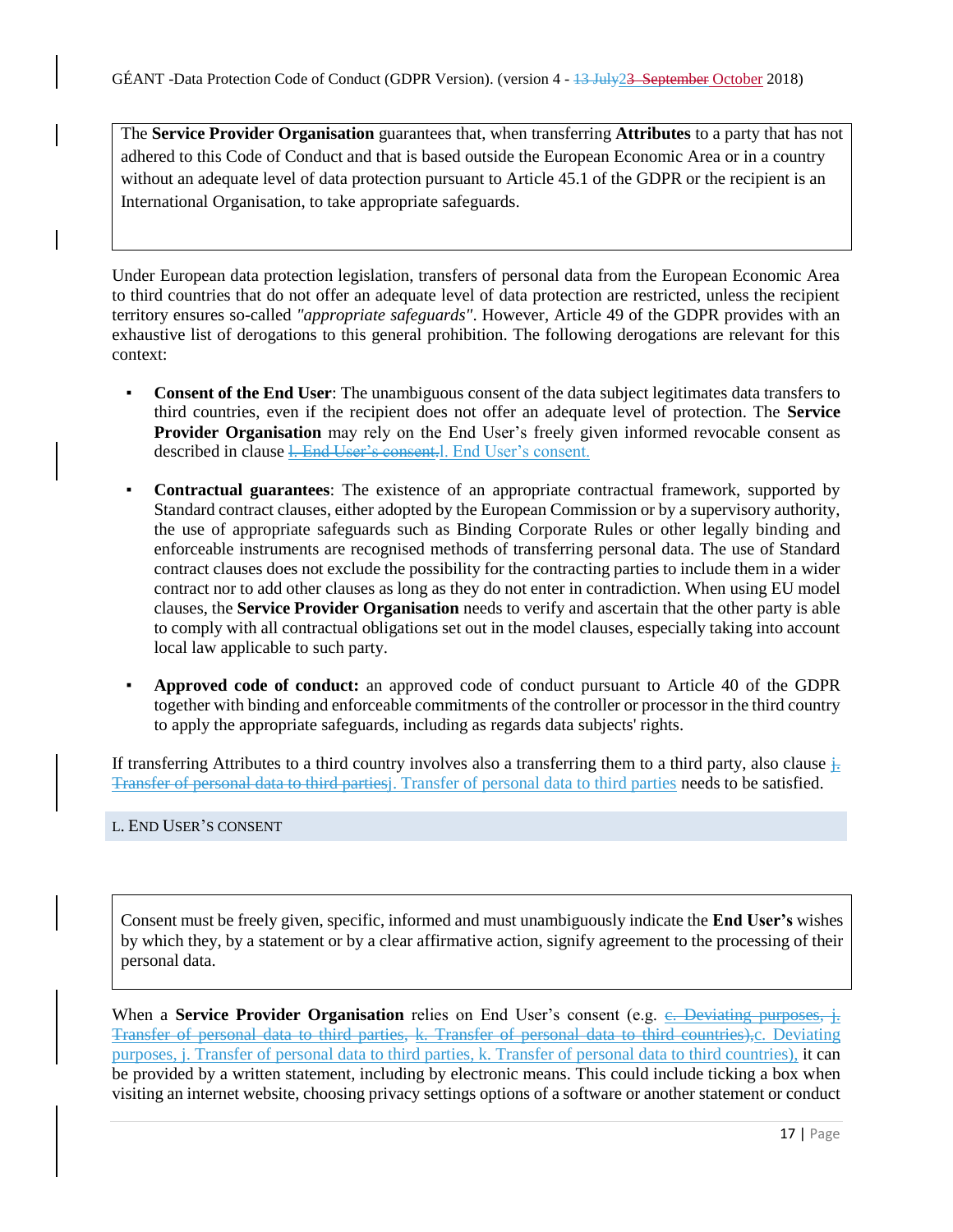(i.e. a clear affirmative action) which clearly indicates the data subject's acceptance of the proposed processing of their personal data. Consent shall always be documented. Furthermore, the **End Users** shall be able to withdraw their consent .

Following Recital 43 of the GDPR, the Service Provider Organisation shall not rely on consent when there is a clear imbalance between the End User and the Service Provider Organisation.

Notice that this Code of Conduct for Service Provider Organisations does not make normative requirements on the Home Organisation's legal grounds to release Attributes to the Service Provider Organisation. However, the user interaction assumes the Attribute release is not based on the End User's consent.

<span id="page-17-0"></span>M. LIABILITY

 $\overline{a}$ 

The Service Provider Organisation agrees to hold harmless the **End User and** the **Home Organisation** (as well as the Agent) who has suffered damage as a result solely of any violation of this Code of Conduct by the **Service Provider Organisation** as determined in a binding and enforceable judicial ruling.

In the event of damages related to the breach of this Code of Conduct (i.e.: using the **Attributes** for other purposes, sharing the **Attributes** with third parties etc.), the **Service Provider Organisation** will hold the other parties harmless following a binding and enforceable judicial ruling.

For example, in case an **End User** files a complaint against their **Home Organisation** for unlawful release of **Attributes** after a **Service Provider Organisation** has released the **Attributes** to a third party, the **Service Provider Organisation** agrees to assume the liabilities of the **Home Organisation** towards the **End User** in respect of a breach of this Code of Conduct by the Service Provider Organisation. .

A Service Provider Organisation shall be exempt from liability if it proves that it is not in any way responsible for the event giving rise to the damage

<span id="page-17-1"></span>N. GOVERNING LAW AND JURISDICTION

This Code of Conduct shall be interpreted in the light of the GDPR and of the guidance issued by the European Data Protection Board or its predecessor<sup>6</sup>, always notwithstanding any privileges and immunities of Service Provider Organisations being International Organisations, as these are awarded by their constituent and/or statutory documents and international law.

<sup>&</sup>lt;sup>6</sup> The Opinion 8/2010 on applicable law Opinion 8/2010 on applicable law of the Article 29 Working Party, as updated  $\frac{\partial^2 u}{\partial t^2}$  in 2015, provides useful guidance on how to determine the applicable law in cross-national collaborations.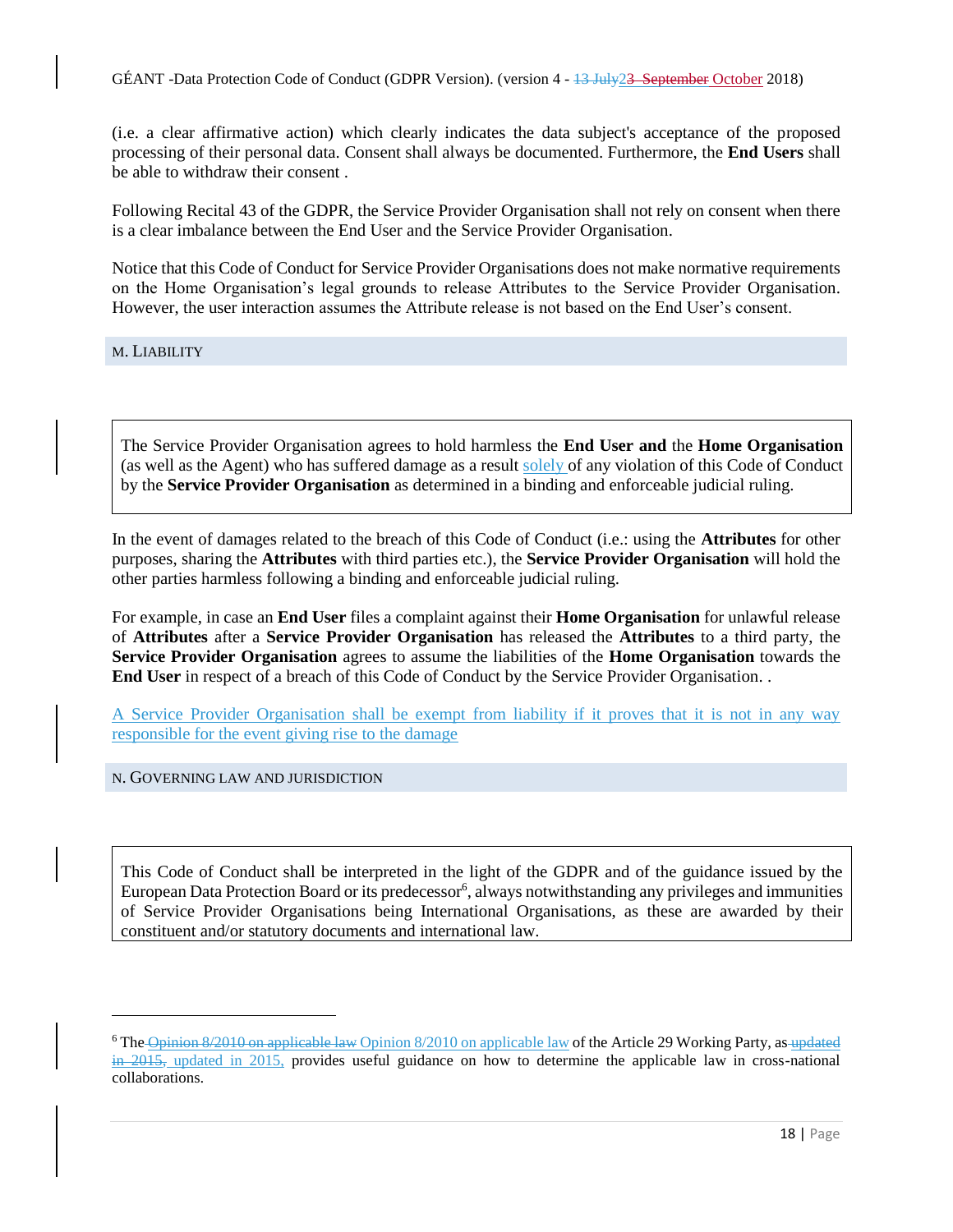If there are any disputes regarding the validity, interpretation or implementation of this Code of Conduct, the parties shall agree on how and where to settle them.

This Code of Conduct shall be interpreted in the light of the GDPR and of guidance issued by the regulatory authorities such as the European Data Protection Board

If there are disputes regarding the validity, interpretation or implementation of this Code of Conduct, the parties shall agree on how and where to settle them. For instance, if there is a dispute between a Home Organisation and Service Provider Organisation who are established in the same EU Member State, the parties can agree on using the local law and court. If the parties are both International Organisations, the parties can agree on an arbitration court. If only one of the parties is an International Organisation, the parties shall bring their dispute before the arbitration court of the Service Provider's jurisdiction. If the parties cannot come to an agreement, the Dutch laws and courts are assumed.

<span id="page-18-0"></span>O. ELIGIBILITY

The Code of Conduct must be implemented and executed by a duly authorised representative of the **Service Provider Organisation**.

Each **Service Provider Organisation** must make sure that the commitment to this Code of Conduct is done by a person or by several persons (sometimes called a "signature authority") who has or have the right to commit the **Service Provider Organisation** to this Code of Conduct.

The person administering the Service that receives **Attributes** must identify the person or body in their organisation that can decide if the **Service Provider Organisation** commits to this Code of Conduct, as the Service administrator cannot necessarily take this decision on their own.

<span id="page-18-1"></span>P. TERMINATION OF THE CODE OF CONDUCT

The **Service Provider Organisation** can only terminate adherence to this Code of Conduct in case of:

- this Code of Conduct being replaced by a similar arrangement, or;
- the termination of the Service provisioning to the Home Organisation or;
- the effective notification provided by the authorised representative of the Service Provider Organisation to terminate its adherence to this Code of Conduct.

Even after the **Service Provider Organisation** has terminated its adherence to the Code of Conduct, the Attributes received continue to be protected by the GDPR (see q. Survival of the Code of Conduct).q. Survival of the Code of Conduct).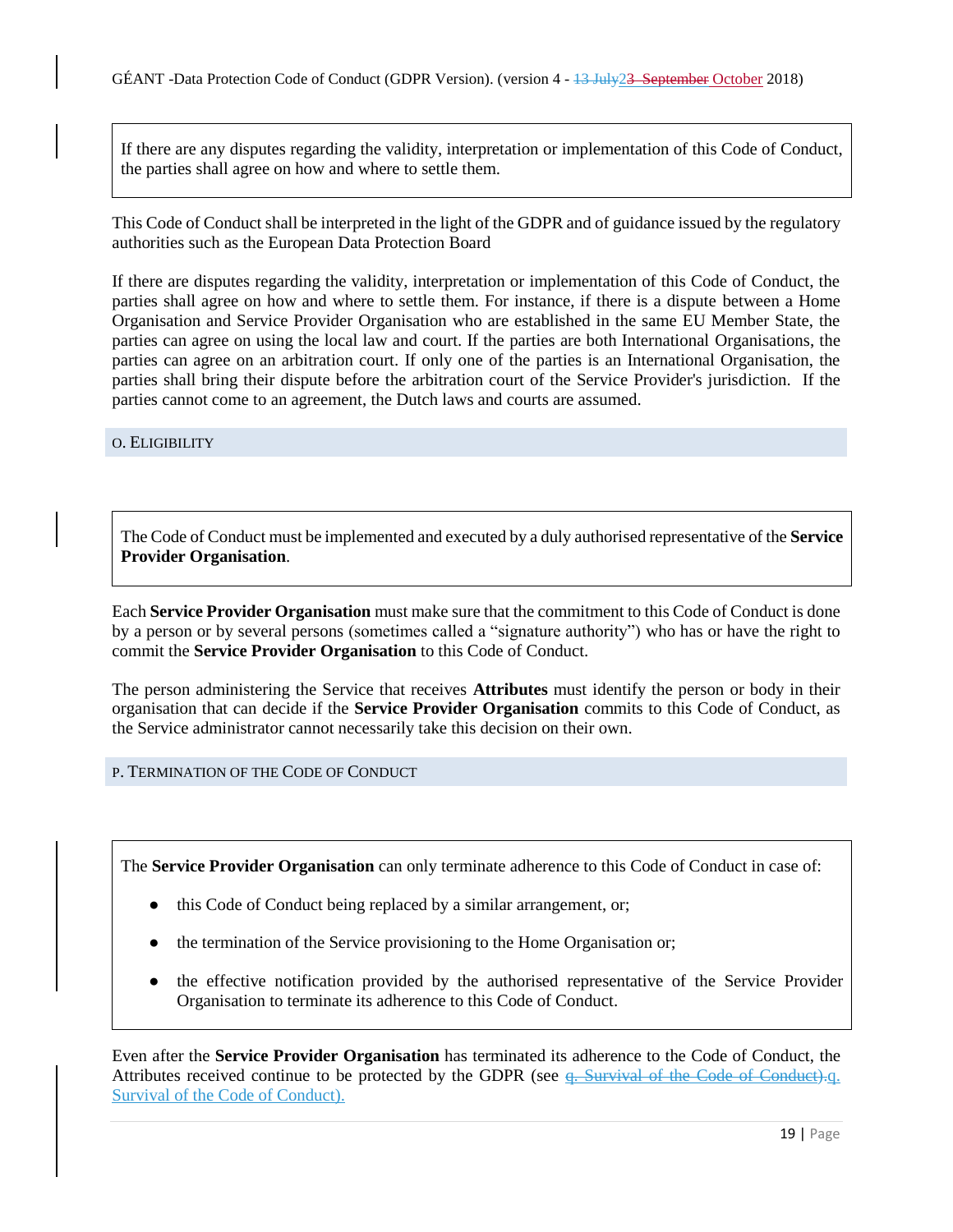<span id="page-19-0"></span>Q. SURVIVAL OF THE CODE OF CONDUCT

The **Service Provider Organisation** agrees to be bound by the provisions of this Code of Conduct that are intended to survive due to their sense and scope after the end, lapse or nullity of this Code of Conduct until the processing terminates.

<span id="page-19-1"></span>R. PRECEDENCE

The Service Provider Organisation warrants to comply with the stipulation that, in the event of conflict between a provision contained in this Code of Conduct and a provision of the agreement concluded between the **Service Provider Organisation** and the **Home Organisation**, the provision of the agreement concluded between **Service Provider Organisation** and **Home Organisation** takes precedence over the provision of this Code of Conduct.

In case of conflict between the provisions of the agreement between the Service Provider Organisation and the Home Organisation, this Code of Conduct and/or the data protection legislation, the following order shall prevail:

- 1. the agreement between the Home Organisation and the Service Provider Organisation;
- 2. the provisions of this Code of Conduct and;
- 3. Applicable Data Protection Laws (such as other country specific law on Data protection or Privacy).

If a **Service Provider Organisation** has an agreement (possibly a data processing agreement) with (some of) the **Home Organisation**(s) and the agreement is in conflict with this Code of Conduct, that agreement has precedence.

This section allows the **Service Provider Organisation** to have a bilateral agreement overriding the Code of Conduct with some **Home Organisations**, meanwhile, this Code of Conduct will still apply to the other **Home Organisations** that have not entered into a bilateral agreement.

#### <span id="page-19-2"></span>**ATTRIBUTE PROVIDERS**

An Attribute Provider is an organisation other than the Home Organisation that manages extra Attributes for End Users of a Home Organisation and releases them to the Service Provider OrganisationsOrganisation.

According to Section Functional Scope,Functional Scope, the Service Provider OrganisationsOrganisation and the communities representing the Service Provider Organisations Organisation can agree to apply the Code of Conduct also to other Attributes, such as those the Service Provider OrganisationsOrganisation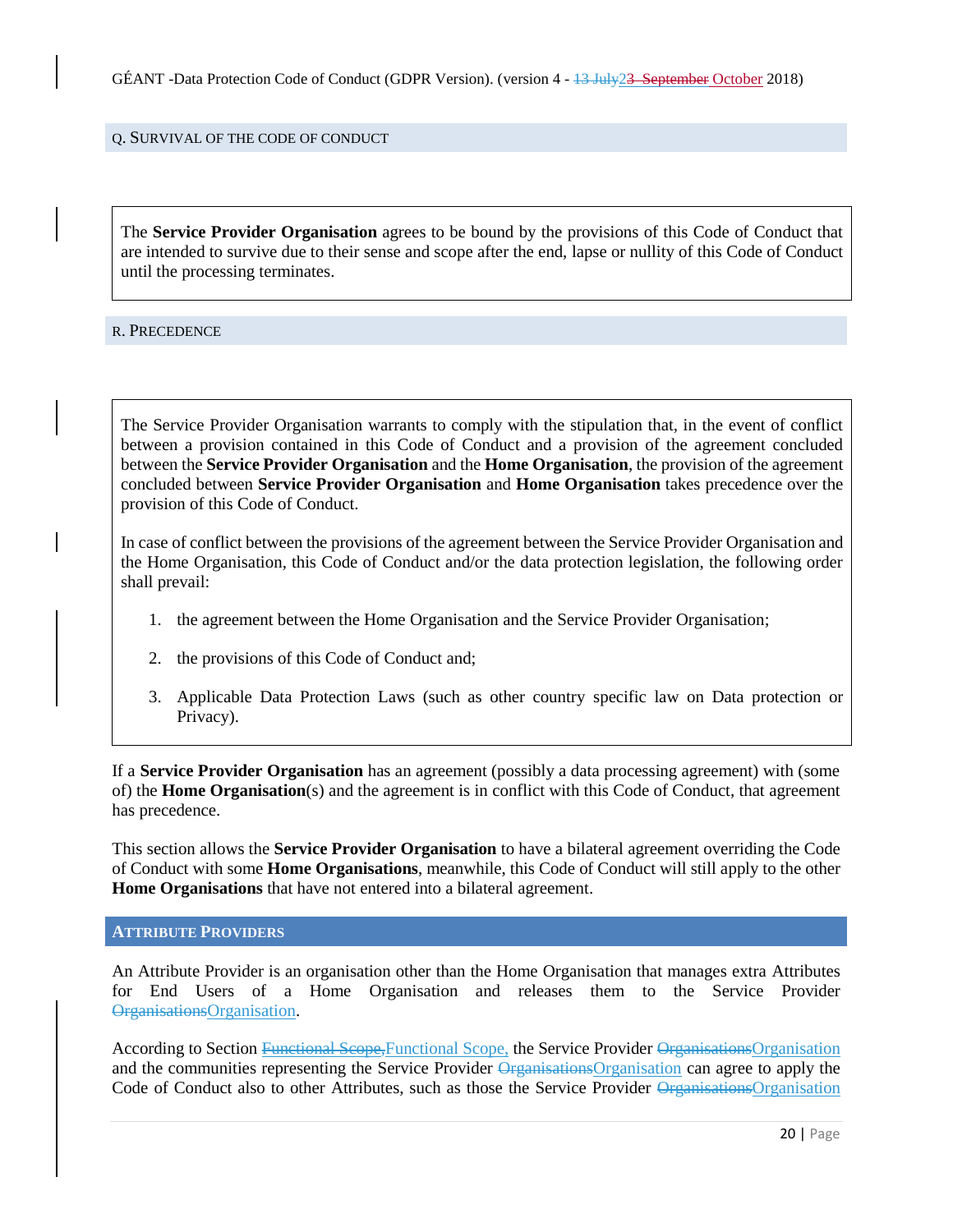manage and share themselves. The organisation managing the extra Attributes becomes an Attribute Provider.

When the Code of Conduct is applied to Attributes managed by Attribute Providers, the Service Provider Organisation further agrees and warrants the following:

- (see clause i. Security Breaches)i. Security Breaches) the Service Provider Organisation commits to report all suspected privacy or security breaches also to the Attribute Provider;
- (see clause  $\frac{m}{n}$ . Liability)m. Liability) the Service Provider Organisation agrees to hold harmless also the Attribute Provider who has suffered damage as a result solely of any violation of this Code of Conduct by the Service Provider Organisation as determined in a binding and enforceable judicial ruling;
- (see clause F. Precedence)r. Precedence) the Service Provider Organisation warrants to comply also with the stipulation that, in the event of conflict between a provision contained in this Code of Conduct and a provision of the agreement concluded between the Service Provider Organisation and the Attribute Provider, the provision of the agreement concluded between Service Provider Organisation and Attribute Provider takes precedence over the provision of this Code of Conduct.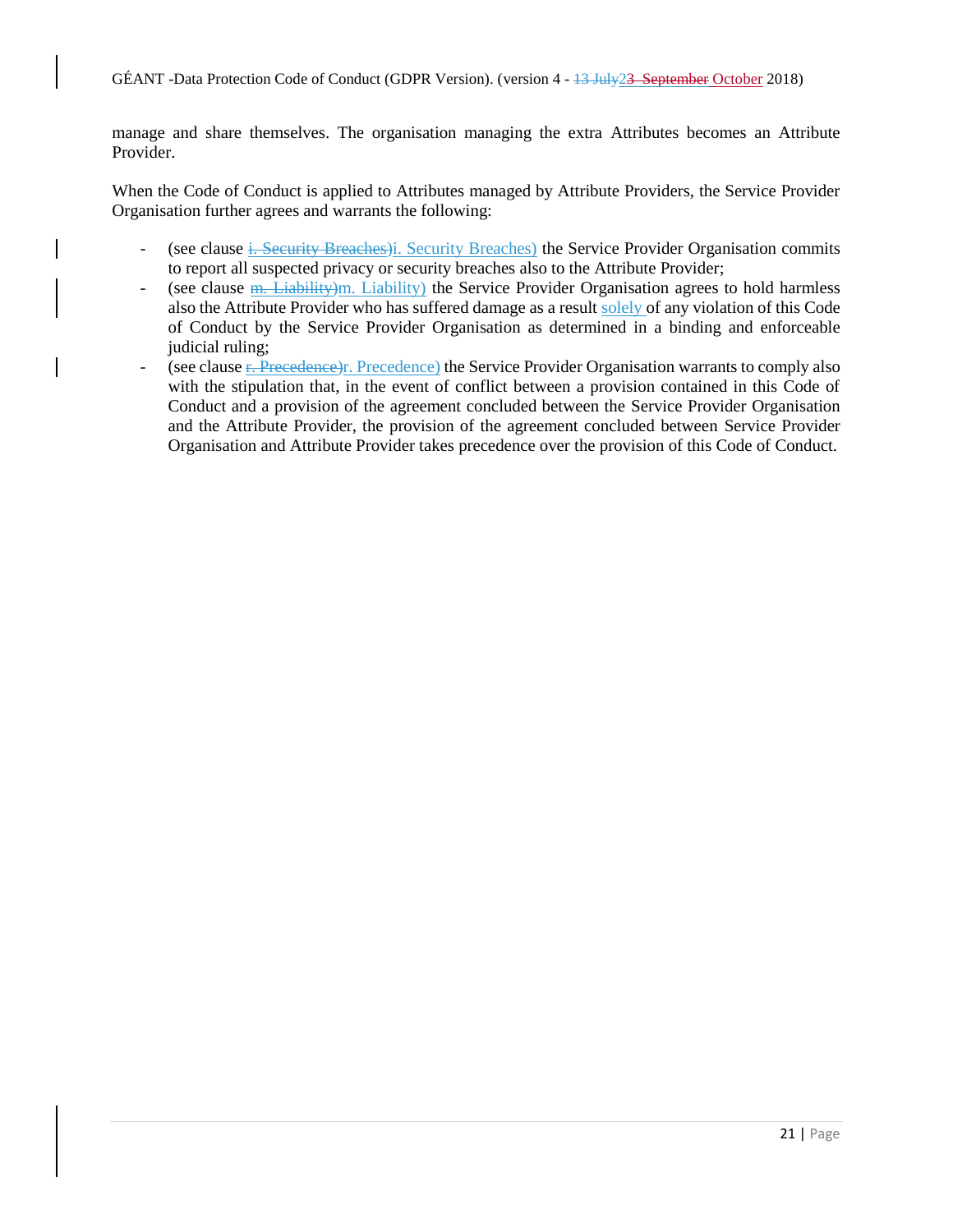#### <span id="page-21-0"></span>**APPENDIX 1: INFORMATION DUTY TOWARDS END USERS**

This appendix consists of two parts:

I. How a Service Provider Organisation can develop a Privacy Notice.

Although this is a mandatory obligation, practice has shown that it is a challenge for many **Service Provider Organisations** to develop an appropriate Privacy Notice for the Services they provide. A practical template is provided to assist the **Service Provider Organisations**.

II. How the **Home Organisation** should inform the **End User** about the **Attribute release**.

This guideline is primarily for software developers who develop an **End User** interface for the **Attribute** release on an **Identity Provider** server.

#### <span id="page-21-1"></span>PRIVACY NOTICE TEMPLATE

This template intends to assist **Service Provider Organisations** in developing a Privacy Notice document that fulfils the requirements of the GDPR and the Code of Conduct. The template presents some examples (in italics) and proposes some issues that should be to taken into account.

The Privacy Notice must be provided at least in English. You can add another column to the template for a local translation of the text. Alternatively, the local translation can be a parallel page, and you can use the xml:lang element to introduce parallel language versions of the Privacy Notice page as described in SAML2 Profile for the Code of Conduct.

| Name of the Service                     | SHOULD be the same as mounter DisplayName<br>WebLicht                                                                                                                        |
|-----------------------------------------|------------------------------------------------------------------------------------------------------------------------------------------------------------------------------|
| Description of the<br>Service           | SHOULD be the same as moulest: Description<br>WebLicht is a service for language research. It provides an execution<br>environment for automatic annotation of text corpora. |
| Data controller and<br>a contact person | Tübingen university, Institute for language research<br>Laboratory manager Bob Smith, bob.smith@example.org                                                                  |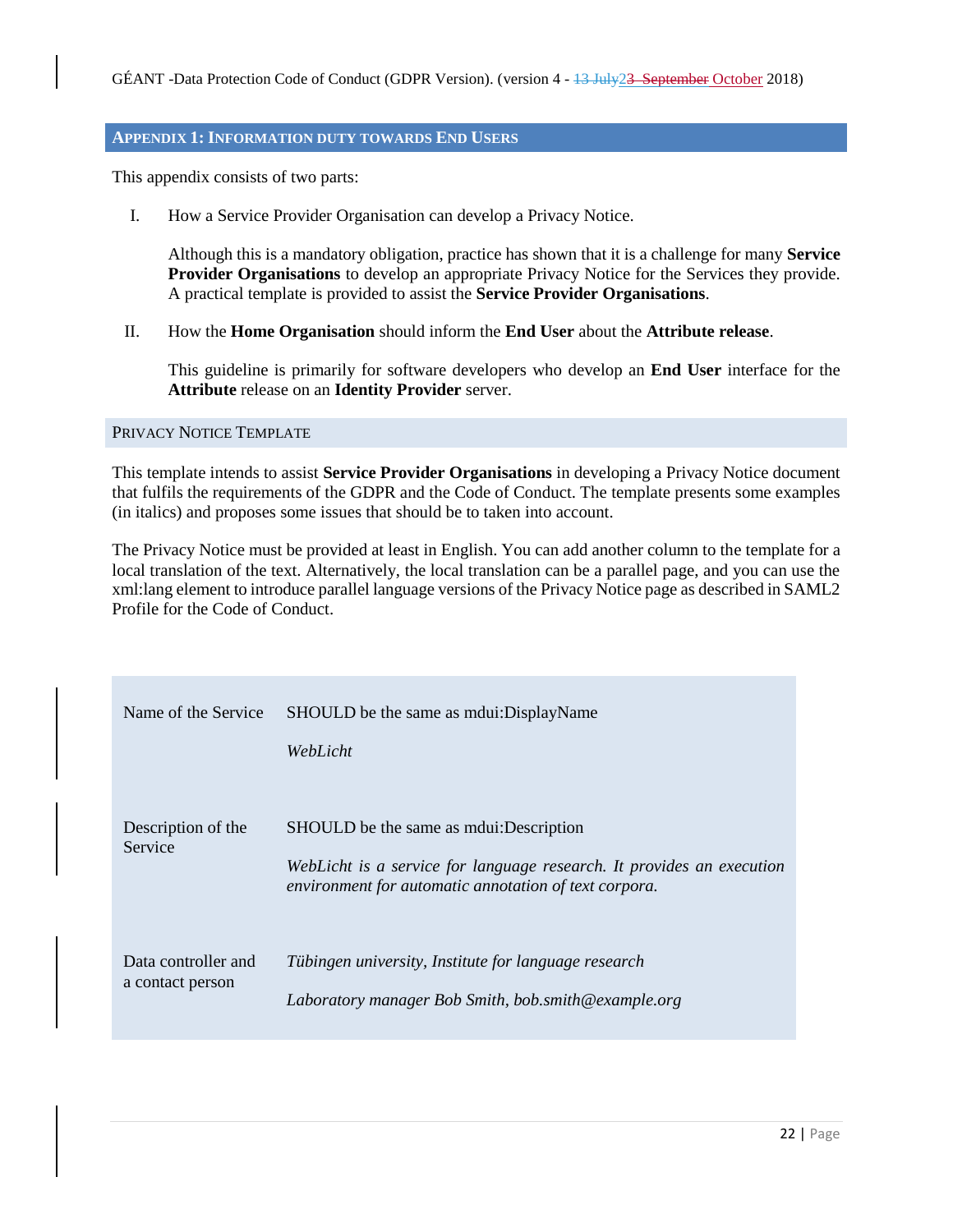# GÉANT -Data Protection Code of Conduct (GDPR Version). (version 4 - 13 July 23 September October 2018)

| Data controller's<br>data protection<br>officer, if applicable      | If the controller has a data protection officer (GDPR Section 4)<br>Chief Security Officer bill.smith@example.org                                                                                                                                                                                                                                                                                                                                                                                                                                                                                                                                                                                           |
|---------------------------------------------------------------------|-------------------------------------------------------------------------------------------------------------------------------------------------------------------------------------------------------------------------------------------------------------------------------------------------------------------------------------------------------------------------------------------------------------------------------------------------------------------------------------------------------------------------------------------------------------------------------------------------------------------------------------------------------------------------------------------------------------|
| Jurisdiction<br><del>and</del><br>supervisory<br>authority          | The country in which the Service Provider Organisation <sup>[4]</sup> is established<br>and whose laws are applied.<br>SHOULD be an ISO 3166 code followed by the name of the country and<br>its subdivision if necessary for qualifying the jurisdiction.<br><b>DE-BW Germany Baden-Württemberg</b><br>How to lodge a complaint to the competent Data protection authority:<br>Instructions to lodge a complaint are available at                                                                                                                                                                                                                                                                          |
| Personal data<br>processed and the<br>legal basis for<br>processing | A. Personal data retrieved from your Home Organisation:<br>- your unique user identifier (SAML persistent identifier) *<br>- your role in your Home Organisation (eduPersonAffiliation Attribute)<br>$\ast$<br>- your name *<br>B. Personal data you have provided or may be generated as a result of<br>your use of our service:<br>- logfiles on the service activity *<br>- your profile<br>* = the personal data is necessary for providing the Service-that the End<br>User has requested. Other personal data is processed because you have<br>consented to it.<br>Please make sure the list A. matches the list of requested Attributes in the<br>Service Provider Organisation's SAML 2.0 metadata. |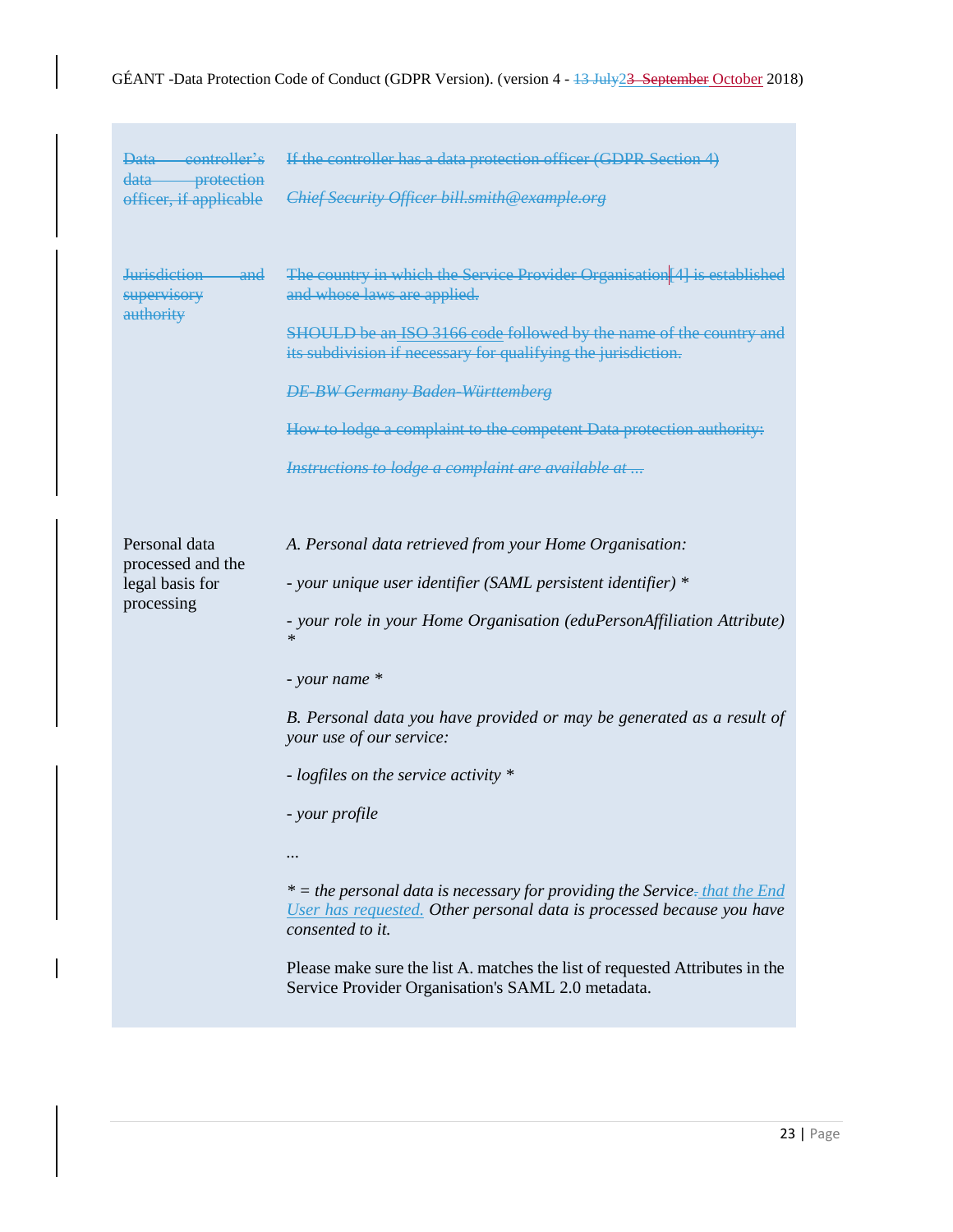| Purpose of the<br>processing of<br>personal data       | Don't forget to describe also the purpose of the log files, if they contain<br>personal data (usually they do).<br>Your personal data is used<br>to authorise your access to and use of the compute resources we<br>$\overline{\phantom{a}}$<br>provide<br>to properly account your use to relevant infrastructure funding<br>bodies<br>to ensure the integrity and availability of our service                                                                                                                                                                                                                                                                                                                                                                                                                                                                                                                                                                                                                                                                                                                                                                                                                                                                                                                                                                                                                                                                                                               |
|--------------------------------------------------------|---------------------------------------------------------------------------------------------------------------------------------------------------------------------------------------------------------------------------------------------------------------------------------------------------------------------------------------------------------------------------------------------------------------------------------------------------------------------------------------------------------------------------------------------------------------------------------------------------------------------------------------------------------------------------------------------------------------------------------------------------------------------------------------------------------------------------------------------------------------------------------------------------------------------------------------------------------------------------------------------------------------------------------------------------------------------------------------------------------------------------------------------------------------------------------------------------------------------------------------------------------------------------------------------------------------------------------------------------------------------------------------------------------------------------------------------------------------------------------------------------------------|
| Third parties to<br>whom personal data<br>is disclosed | Notice clause j of the Code of Conduct for Service Provider<br>Organisations.<br>We may share your personal data with third parties (or otherwise allow<br>them access to it) in the following cases:<br>to satisfy any applicable law, regulation, legal process, subpoena<br>(a)<br>or governmental request;<br>to enforce this Privacy Policy, including investigation of<br>(b)<br>potential violations thereof;<br>Inform the user that his/her personal data may be displayed to other users<br>of the service or to the public.<br><u>Your personal data may be accessible by others users and by the public</u><br>(e.g. for a wiki, a text in the bottom of the page may state "This page was<br><i>last edited by [first name] [last name] ".)</i><br>Are the 3rd parties outside EU/EEA or the countries or international<br>organisations whose data protection EC has decided to be adequate? If<br>yes, add references to the appropriate or suitable safeguards.<br>In the case where a third party is located in a country whose data<br>protection laws are not as comprehensive as those of the countries within<br>the European Union we will take appropriate steps to ensure that<br>transfers of your personal data are still protected in line with European<br>standards.<br>You have a right to contact us for more information about the safeguards<br>we have put in place to ensure the adequate protection of your personal<br>data when this is transferred as mentioned above. |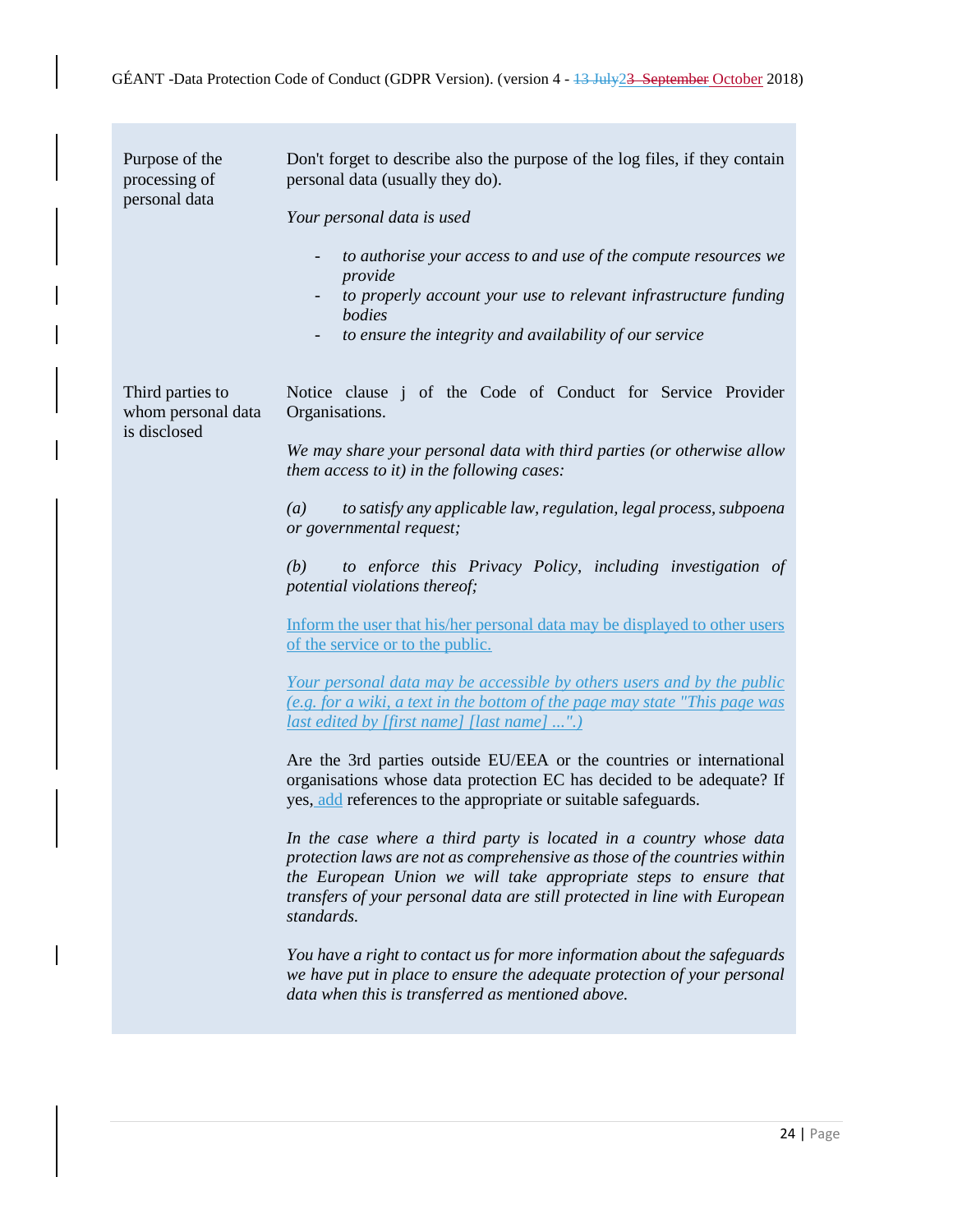| How to access,<br>rectify and delete<br>the personal data<br>and object its<br>processing. | Contact the contact person above.<br>To rectify the data released by your Home Organisation, contact your<br>Home Organisation's IT helpdesk.                                                                                                                                                                                                               |
|--------------------------------------------------------------------------------------------|-------------------------------------------------------------------------------------------------------------------------------------------------------------------------------------------------------------------------------------------------------------------------------------------------------------------------------------------------------------|
| Withdrawal of<br>consent                                                                   | If personal data is processed based on user consent, how<br>they can<br>withdraw it?                                                                                                                                                                                                                                                                        |
| Data portability                                                                           | Can the user request their data be ported to another Service? How?                                                                                                                                                                                                                                                                                          |
| Data retention                                                                             | When the user record is going to be deleted or anonymised? Remember,<br>you cannot store user records infinitely. It is not sufficient that you<br>promise to delete user records on request. Instead, consider defining an<br>explicit period.<br>Personal data is deleted on request of the user or if the user hasn't used<br>the Service for 18 months. |
| Data Protection<br>Code of Conduct                                                         | Your personal data will be protected according to the <b>Code of Conduct</b><br>for Service Provider Organisations, Code of Conduct for Service<br>Provider Organisations, a common standard for the research and higher<br>education sector to protect your privacy.                                                                                       |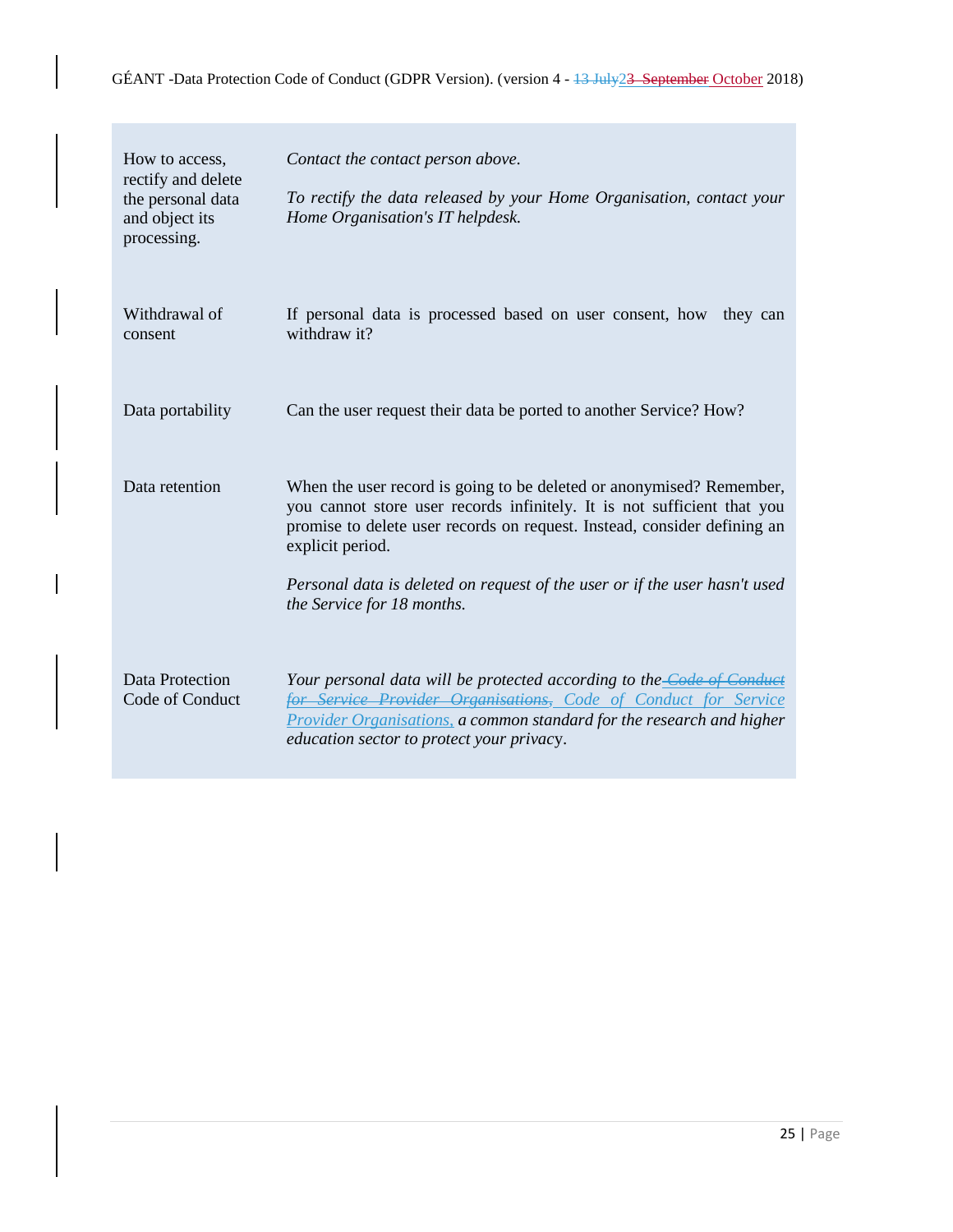#### <span id="page-25-0"></span>**APPENDIX 2:INFORMATION SECURITY, TECHNICAL AND ORGANISATIONAL GUIDELINES FOR SERVICE PROVIDER ORGANISATIONS**

This annex describes the technical and organizational organizational security measures for protecting the **Attributes** as well as the information systems of the Service Provider OrganisationOrganization where they are processed (such as a SAML SP software, the infrastructures on which the software is deployed and the application(s) it supplies with the Attributes). Note that the scope of this document is limited to what is required to protect the Attributes. The Service Provider OrganizationOrganization may need to define additional requirements for the protection of its assets.

To address the technical and organisationalorganizational measures to protect the Attributes as well as the information systems of the Service Provider OrganizationOrganization where they are processed, it is recommended that the **Service Provider Organizations** Organizations adopt the security measures described in the Sirtfi trust framework (ver 1.0) [SIRTFI] which are copied below for convenience.

#### <span id="page-25-1"></span>NORMATIVE ASSERTIONS

In this section a set of assertions are defined that each organizationorganization shall self-attest to so that they may participate in the Sirtfi trust framework. These are divided into four areas: operational security, incident response, traceability and participant responsibilities.

An attestation to the assertions in this document refers specifically and only to the statements in this section that are identified by labels within square brackets "[", "]".

How comprehensively or thoroughly each asserted capability should be implemented across an organisation'sorganization's information system assets is not specified. The investment in mitigating a risk should be commensurate with the degree of its potential impact and the likelihood of its occurrence, and this determination can only be made within each organisationorganization.

#### <span id="page-25-2"></span>1 OPERATIONAL SECURITY [OS]

Managing access to information resources, maintaining their availability and integrity, and maintaining confidentiality of sensitive information is the goal of operational security.

- [OS1] Security patches in operating system and application software are applied in a timely manner.
- [OS2] A process is used to manage vulnerabilities in software operated by the organisationorganization.
- [OS3] Mechanisms are deployed to detect possible intrusions and protect information systems from significant and immediate threats
- [OS4] A user's access rights can be suspended, modified or terminated in a timely manner.
- [OS5] Users and Service Owners (as defined by ITIL [ITIL]) within the organizationorganization can be contacted.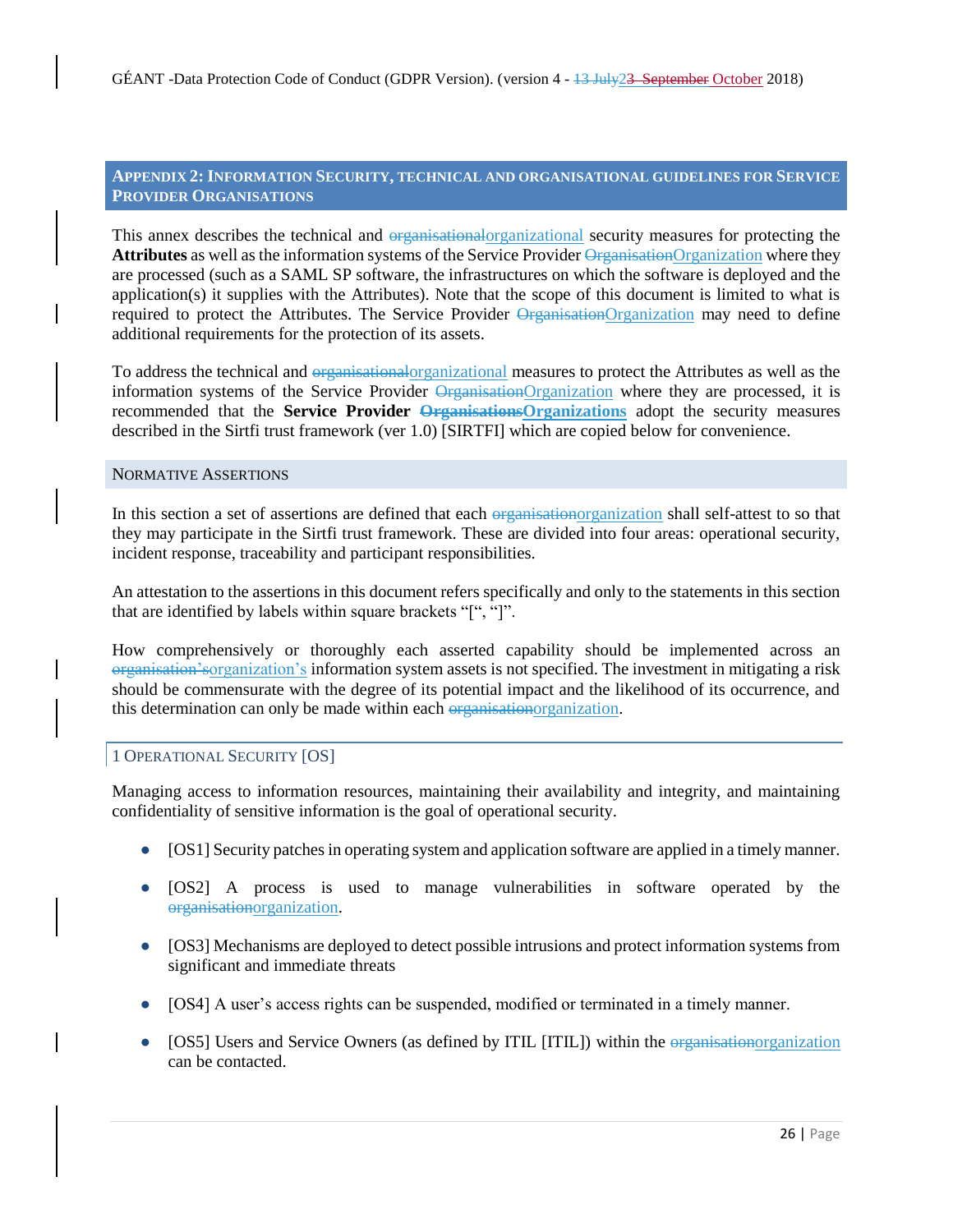• [OS6] A security incident response capability exists within the organizationorganization with sufficient authority to mitigate, contain the spread of, and remediate the effects of a security incident.

# <span id="page-26-0"></span>2 INCIDENT RESPONSE [IR]

Assertion [OS6] above posits that a security incident response capability exists within the organisationorganization. This section's assertions describe its interactions with other organisationsorganizations participating in the Sirtfi trust framework.

- [IR1] Provide security incident response contact information as may be requested by an R&E federation to which your organizationorganization belongs.
- [IR2] Respond to requests for assistance with a security incident from other organisationsorganizations participating in the Sirtfi trust framework in a timely manner.
- [IR3] Be able and willing to collaborate in the management of a security incident with affected organisationsorganizations that participate in the Sirtfi trust framework.
- [IR4] Follow security incident response procedures established for the organizationorganization.
- [IR5] Respect user privacy as determined by the organizationsorganizations policies or legal counsel.
- [IR6] Respect and use the Traffic Light Protocol [TLP] information disclosure policy.

# <span id="page-26-1"></span>3 TRACEABILITY [TR]

To be able to answer the basic questions "who, what, where, and when" concerning a security incident requires retaining relevant system generated information, including accurate timestamps and identifiers of system components and actors, for a period of time.

- [TR1] Relevant system generated information, including accurate timestamps and identifiers of system components and actors, are retained and available for use in security incident response procedures.
- [TR2] Information attested to in [TR1] is retained in conformance with the organisation'sorganization's security incident response policy or practices.

## <span id="page-26-2"></span>4 PARTICIPANT RESPONSIBILITIES [PR]

All participants (IdPs and SPs) in the federations need to rely on appropriate behaviour behavior.

- [PR1] The participant has an Acceptable Use Policy (AUP).
- [PR2] There is a process to ensure that all users are aware of and accept the requirement to abide by the AUP, for example during a registration or renewal process.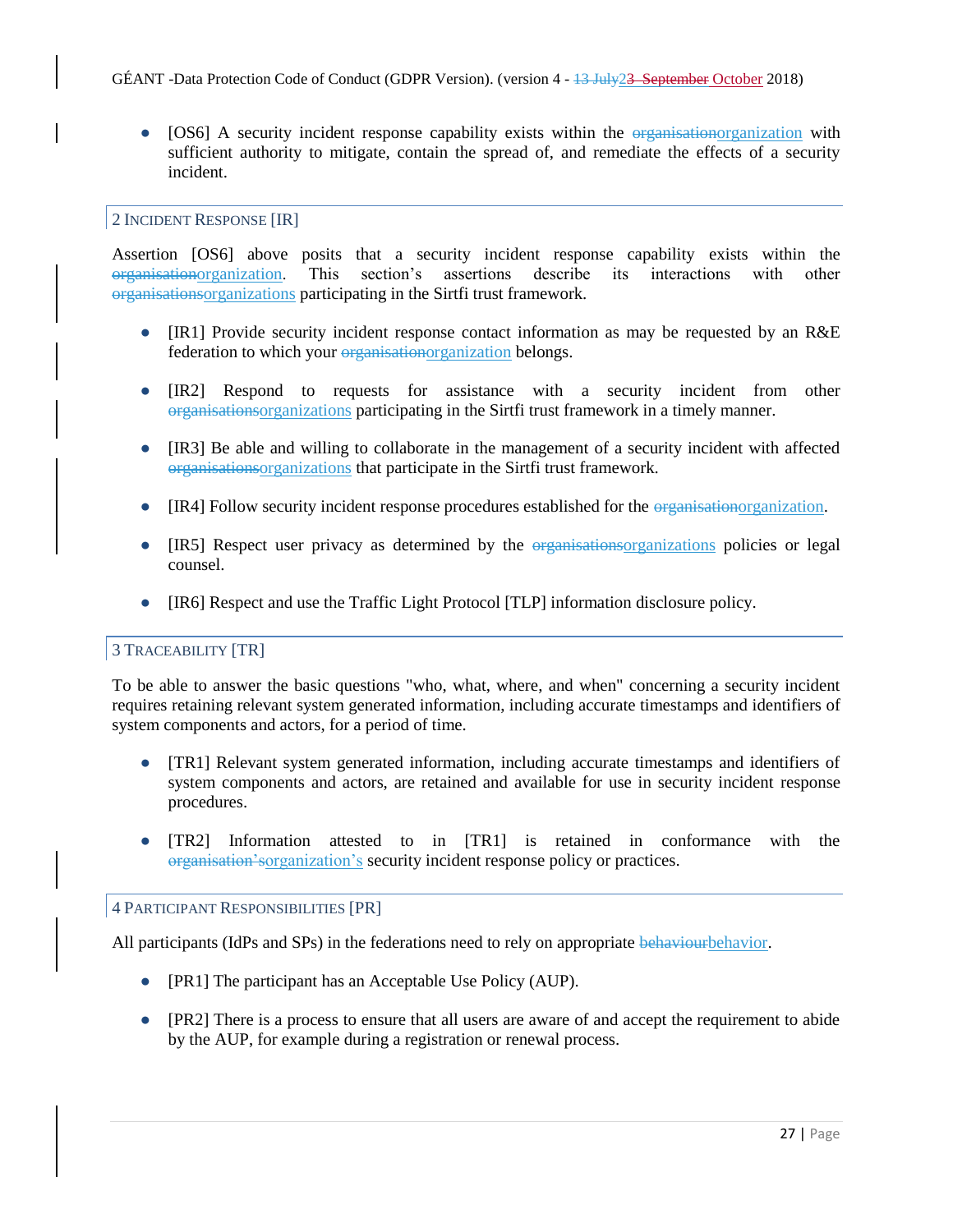GÉANT -Data Protection Code of Conduct (GDPR Version). (version 4 - 13 July23 September October 2018)

# <span id="page-27-0"></span>**REFERENCES**

[ITIL] Axelos ITIL Glossary of Terms, https://www.axelos.com/glossaries-of-terms, https://www.axelos.com/glossaries-of-terms

[SIRTFI] A Security Incident Response Trust Framework for Federated Identity, version 1.0: https://refeds.org/wp-content/uploads/2016/01/Sirtfi-1.0.pdfhttps://refeds.org/wpcontent/uploads/2016/01/Sirtfi-1.0.pdf

[TLP] US Cert Traffic Light Protocol, https://www.us-cert.gov/tlp, https://www.us-cert.gov/tlp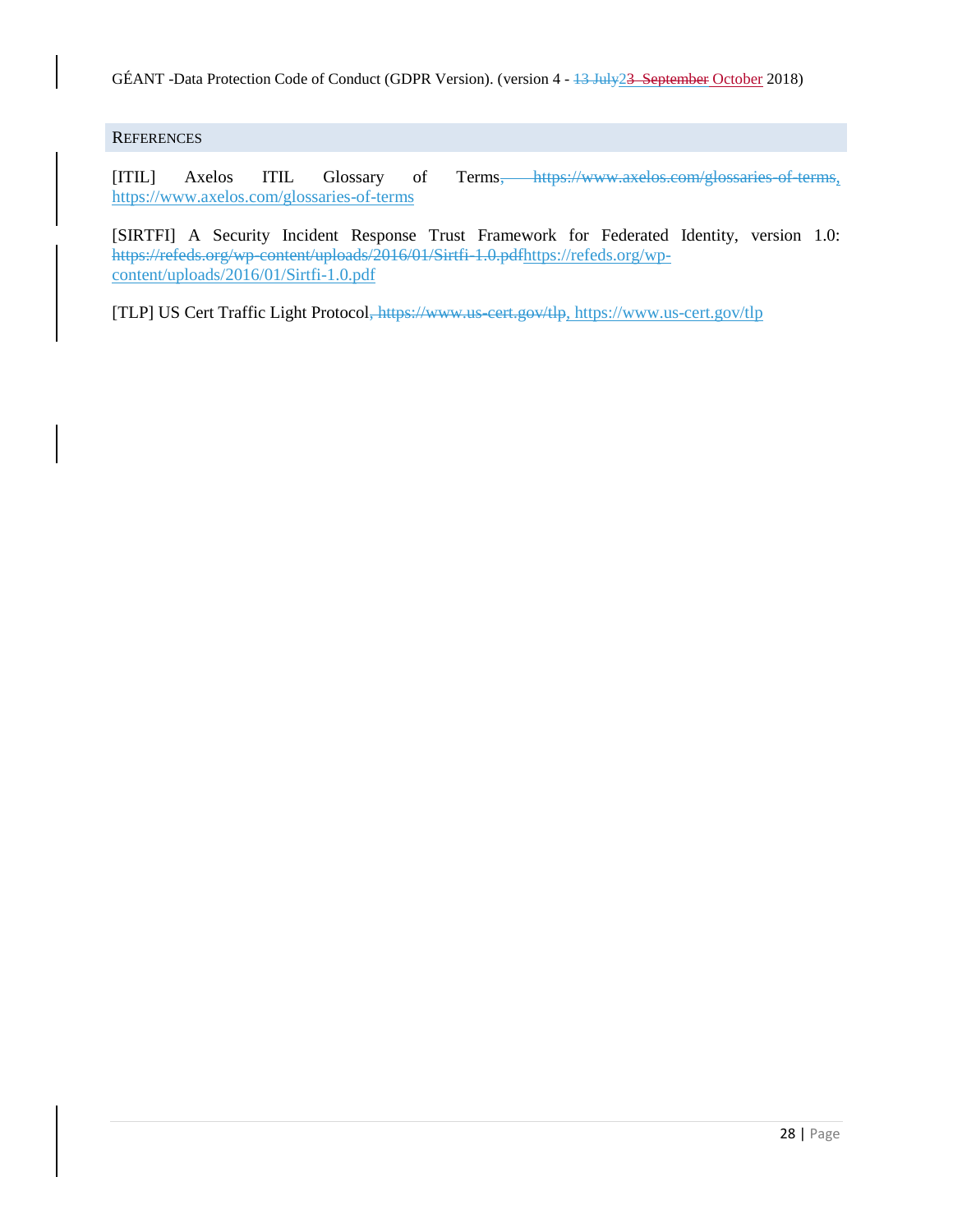## <span id="page-28-0"></span>**APPENDIX 3: HANDLING NON-COMPLIANCE OF <b>SERVICE PROVIDER**

#### <span id="page-28-1"></span>**INTRODUCTION**

This appendix describes examples of situations of non-compliance to the GÉANT Data Protection Code of Conduct. As a result, actions can be raised and monitoring bodies can intervene.

This Data protection Code of Conduct relies on the following principles:

- the **Home Federation** that has registered a **Service Provider Organisation** records a technical indication (currently, using a tag embedded toin SAML 2.0 metadata) onof the **Service Provider Organisation's** adherence to the Code of Conduct. The indication signals that the **Service Provider Organisation** believes that its Service is being operated in a manner that is consistent with the Code of Conduct.
- The technical infrastructure (currently, SAML 2.0 metadata exchange service) that the federation(s) provides delivers the indications from Service Provider Organisations to **Home Organisations'** Identity Provider servers.
- Reminding the Notifying a **Service Provider Organisation** of a potential (suspected) noncompliance issue does not imply to make the reminding party sharing any legaltransfer responsibility withfrom the the **Service Provider Organisation to the notifying party**.

#### <span id="page-28-2"></span>EXAMPLES OF SP NON-COMPLIANCE

The **Service Provider Organisation** can violate the Code of Conduct in several ways, such as:

- requesting Attributes which are not relevant for the Service (c.f. clause b. Purpose limitation);
- processing the Attributes for an undefined period of time (c.f. clause g. Data retention);
- processing the Attributes for a deviating purpose or transferring them to a third party in a way that violates clause b. Purpose limitation and c. Deviating purposes of the Code of Conduct (for instance, transferring the **Attributes** to a company for commercial purposes without End User's consent);
- disclosing the **Attributes** (c.f. clause c. Deviating purposes);
- omitting to install security patches (c.f. clause h. Security measures and Appendix 2: Information Security, technical and organisational guidelines for Service Provider Organisations);
- omitting to publish a Privacy Notice or publish an insufficient Privacy Notice (c.f. clause Appendix 1: Information duty towards End Users).

If anyone (such as an End User, a **Home Organisation** or a Federation Operator) suspects that a **Service Provider Organisation** is not complying with the Code of Conduct to which it has committed, the following alternative, mutually non-exclusive, actions are suggested: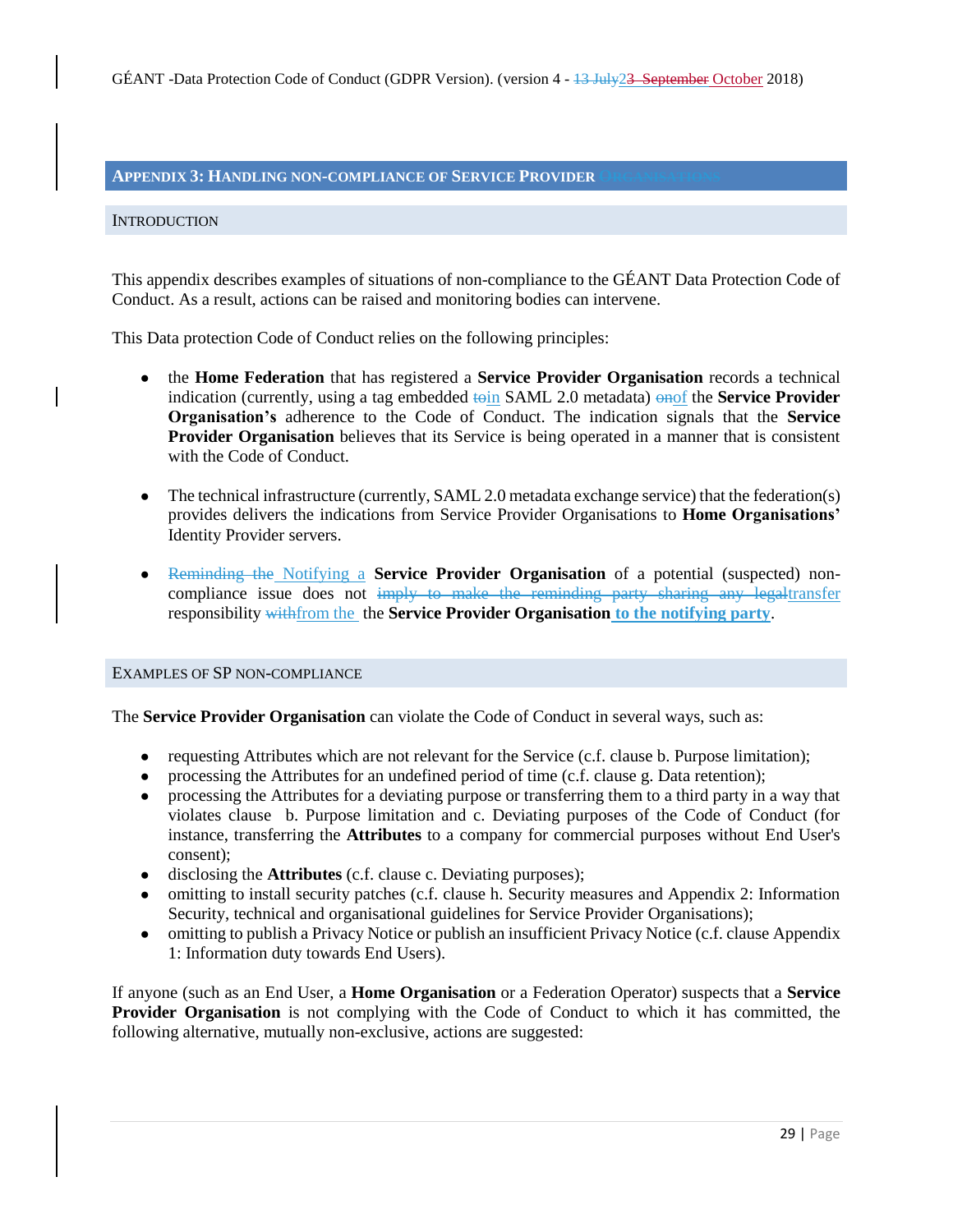- 1. Contact the Service Provider Organisation directly (with a copy to the **Service Provider Organisation's** Home Federation), describing the suspected problem, and ask the **Service Provider Organisation** to check if it has a compliance problem and correct it;
- 2. Contact the Service's Home Federation, and request to contact the **Service Provider Organisation** and to check if there is a compliance problem and request to correct it. Depending on the Home Federation's policy, there may be also additional measures available for handling non-compliance;
- 3. Contact the Monitoring Body accredited to monitor compliance with the Code of Conduct, if applicable, as defined in Article 41 of the GDPR and below;
- 4. Determine the location of the legal entity operating the **Service Provider Organisation** (see clause e), and lodge a complaint with the competent Supervisory authority (as defined in Articles 57 and 58 of the GDPR).

# <span id="page-29-0"></span>MONITORING BODY OF THE CODE OF CONDUCT

Accredited in accordance with Article 41 of the GDPR, GÉANT Association is appointed Monitoring Body of the Code of Conduct. This section shall be interpreted in the light of the guidance to be issued by the regulatory authorities such as the European Data Protection Board.

The Monitoring Body is responsible for:

- monitoring the **Service Provider Organisations'** compliance with the Code of Conduct;
- issuing guidelines on the implementation of the Code of Conduct;
- providing guidance on the self-assessment procedure for Service Provider Organisations and issue checklist;
- establishing procedures and structures to handle complaints about infringements of the Code transparent and making its contact details available to the public;
- handling complaints received from End Users, Home Organisations, Federation Operators or other parties

Having received a complaint the Monitoring Body will:

- I. ask the **Service Provider Organisation** to present its counterpart,
- II. if the monitoring body finds the **Service Provider Organisation** to be noncompliant with the Code of Conduct, give the **Service Provider Organisation** at most four weeks' time to reviseremediate the issue,
- III. communicate the **Service Provider Organisation** the decision to remove the **Service Provider Organisation's** tag and allow the **Service Provider Organisation** to introduce an appeal within two weeks after the notification of the decision to the **Service Provider Organisation**,
- IV. acknowledge receipt and consider the appeal submitted by the **Service Provider Organisation,**
- V. mandate the Home Federation to remove the **Service Provider Organisation's** tag if the appeal has been dismissed and if the Service Provider Organisation has not fixed the non-compliance issue within the given timeframe.

The Service's Home Federation must be informed on steps I-IV and Service Provider Organisation on step V.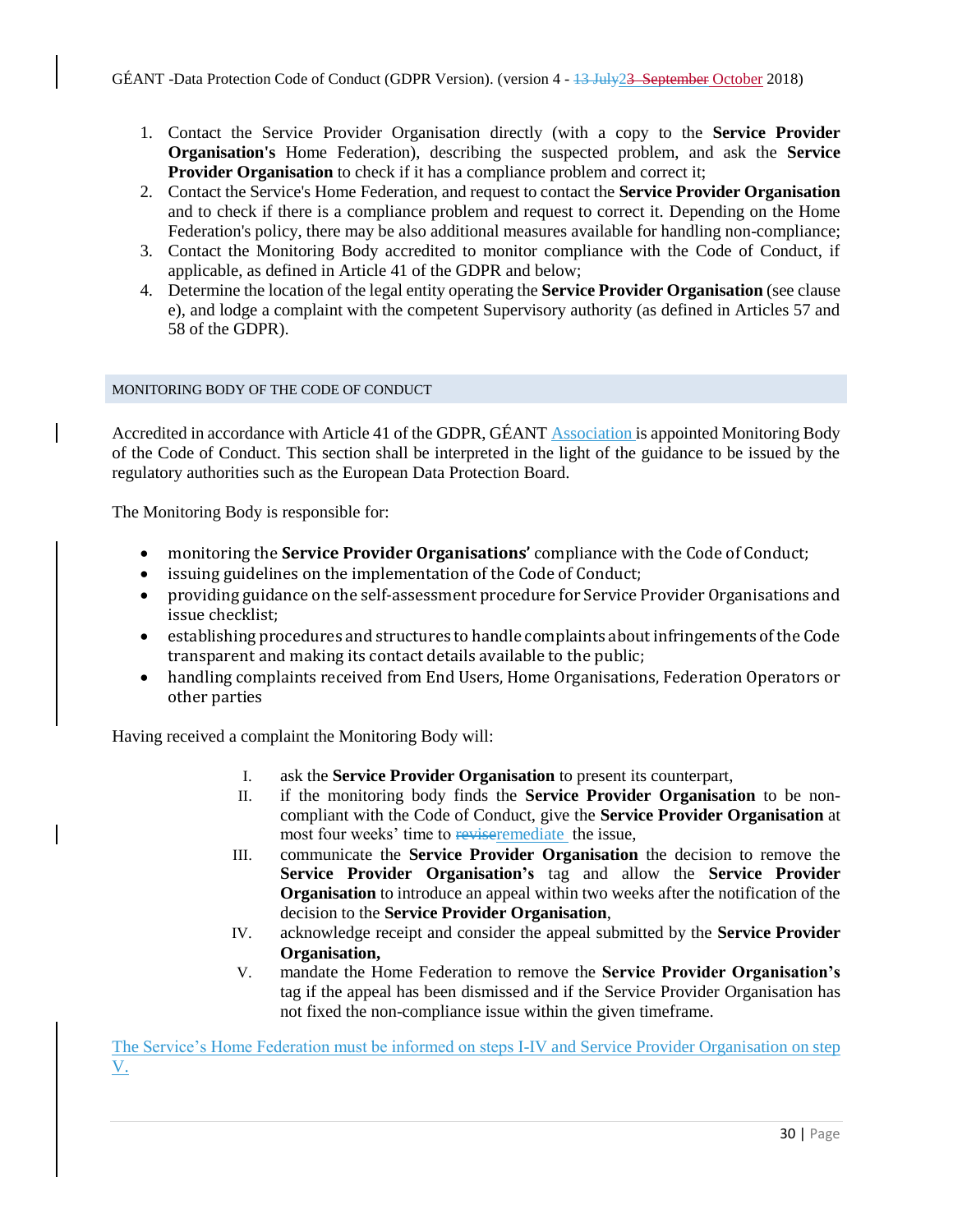The **Service Provider Organisation** whose tag has been removed can reclaim the tag only after demonstrating to the monitoring body that it has returned to compliance. The Service Provider Organisation can appeal the decision of the Monitoring Body with the competent Supervisory Authority pursuant to Article 41.4 of the GDPR.

The working language of the Monitoring Body shall be English.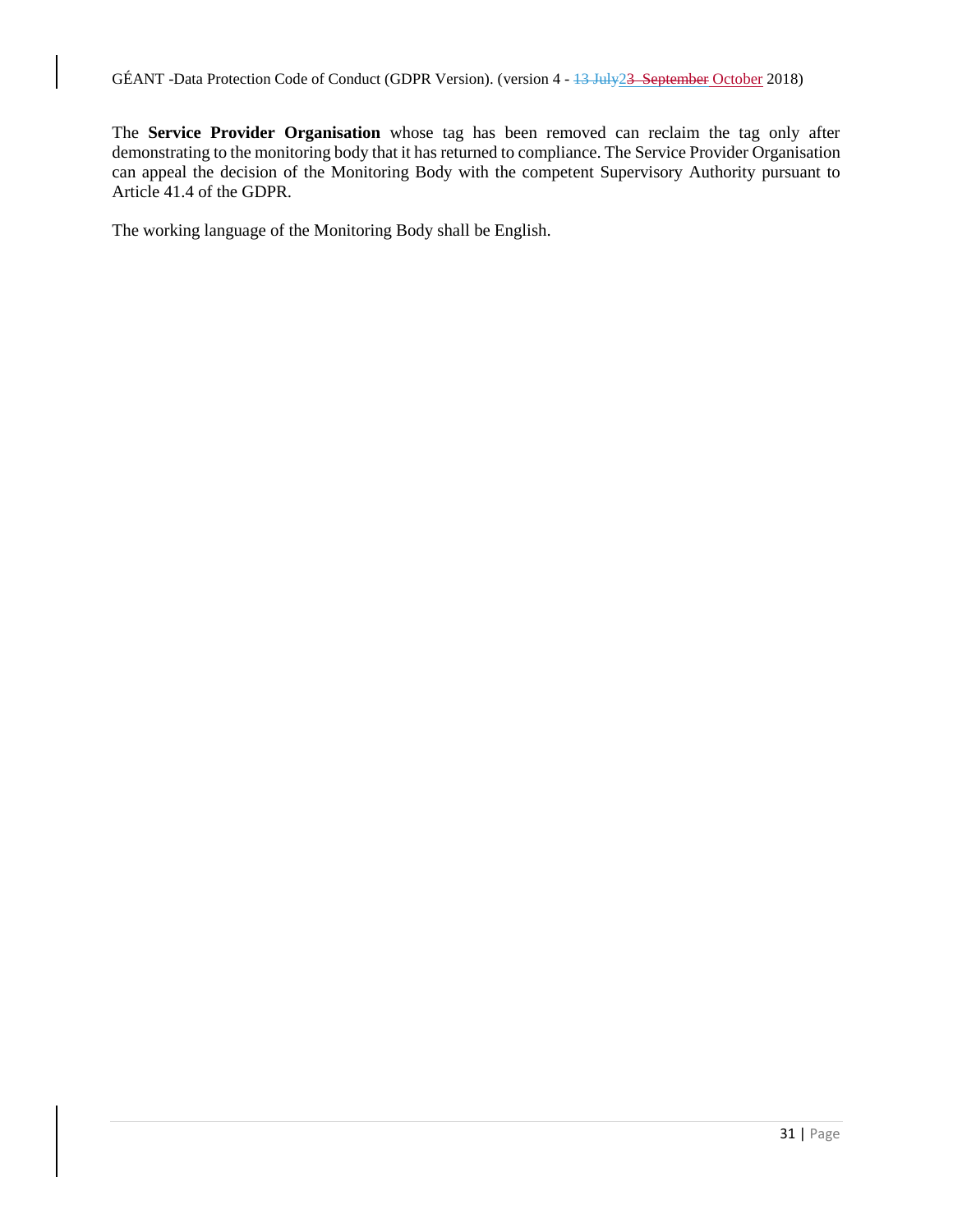#### <span id="page-31-0"></span>**APPENDIX 4: GLOSSARY OF TERMS**

**Agent:** the organisation operating the Identity Provider on behalf of the Home Organisation, if applicable.

**Attribute(s):** the End User's Personal Data as managed by the Home Organisation (or its Agent) and requested by the Service Provider Organisation, such as (but not limited to) name, e-mail and role in the Home Organisation.

**Attribute Provider:** an organisation other than the Home Organisation that manages extra Attributes for End Users of a Home Organisation and releases them to the Service Provider Organisations.

**Data Controller:** the natural or legal person, public authority, agency or any other body which alone or jointly with others determines the purposes and means of the processing of personal data; where the purposes and means of processing are determined by national or Community laws or regulations, the controller or the specific criteria for histheir nomination may be designated by national or Community law

**Data Processor:** a natural or legal person, public authority, agency or any other body which processes personal data on behalf of the controller.

**EEA:** European Economic Area.

**End User:** any natural person affiliated with a Home Organisation, e.g. as a researcher or student, making use of the Service of a Service Provider Organisation.

**End User's consent:** any freely given, specific, informed and unambiguous indication of the End Users wishes by which they, by a statement or by a clear affirmative action, signify agreement to the processing of personal data relating to them.

**Federation:** an association of Home Organisations and Service Provider Organisations typically organised at national level, which collaborate for allowing cross-organisational access to Services.

**Federation Operator:** an organisation that manages a trusted list of Identity Providers and Services registered to a Federation.

**GDPR:** Regulation (EU) 2016/679 on the protection of natural persons with regard to the processing of personal data and on the free movement of such data, and repealing Directive 95/46/EC (General Data Protection Regulation).

**Home Organisation (HO)::** the organisation with which an End User is affiliated, operating the Identity Provider by itself or through an Agent. It is responsible for managing End Users' identity data and authenticating them.

**Identity Provider (IdP):** the system component that issues Attribute assertions on behalf of End Users who use them to access the Services of Service Provider Organisations.

**Personal Data:** any information relating to an identified or identifiable natural person.

**Processing of personal data:** any operation or set of operations which is performed upon personal data, whether or not by automatic means, such as collection, recording, organisation, storage, adaptation or